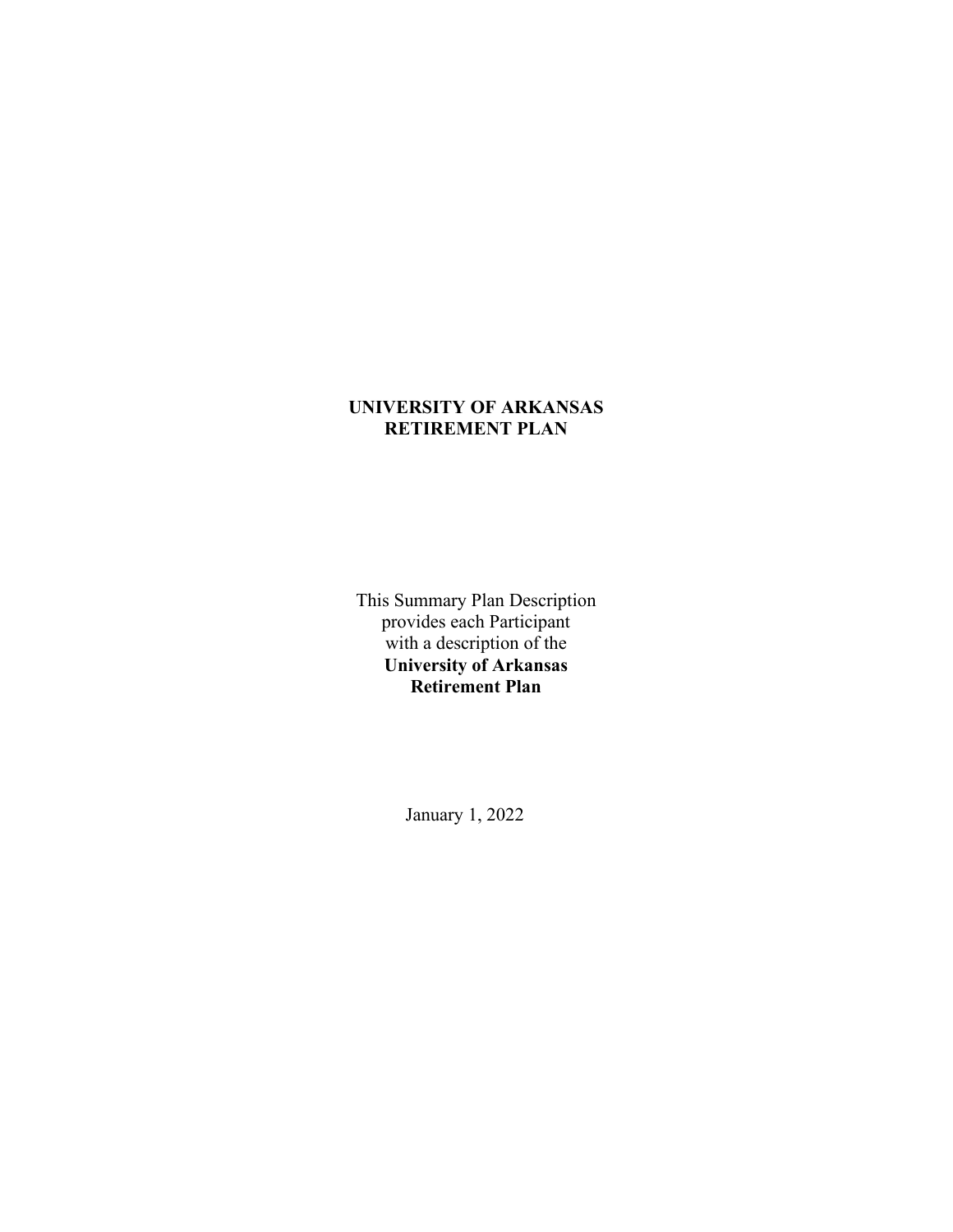# **TABLE OF CONTENTS**

# **PART 1: INFORMATION ABOUT THE PLAN: ENROLLMENT, CONTRIBUTIONS, VESTING**

- **1. What Is The University of Arkansas Retirement Plan?**
- **2. What Campuses are Covered under the Plan?**
- **3. Who Is Eligible To Make Voluntary Elective Employee Contributions under the Plan?**
- **4. Who is required to make Required Employee contributions and eligible to Participate In Employer Contributions under the Plan?**
- **5. If I Elect to Participate in the Plan, what Required Employee Contributions must I make to the Plan?**
- **6. How are Voluntary Elective Contributions made to the Plan, and How Often can I make Changes to my Salary Deferral Election?**
- **7. What Is The Maximum Voluntary Elective Contribution I Can Make To The Plan?**
- **8. What Is The Special Catch-Up Elective Contribution Amount For Over-50 Employees?**
- **9. How do I make Roth 403(b) contributions and what are the tax consequences of Roth 403(b) contributions?**
- **10. May I Make After-Tax Contributions?**
- **11. What Contributions will my Employer make to the Plan?**
- **12. What is the Definition of Compensation for purposes of the Plan?**
- **13. Is There A Limitation On Total Contributions?**
- **14. Is There a Limit on Total Contributions When I Am a Participant In a Plan of Another Employer?**
- **15. When Do My Benefits Become Vested**
- **16. What Happens When I Return To Work After Military Leave Of Absence?**
- **17. What is a Roth in-plan rollover and may I make one?**
- **18. Can I rollover amounts into the Plan from another employer's plan or IRA?**

### **PART 2: INVESTMENT ALLOCATIONS AND TRANSFERS BETWEEN INVESTMENT OPTIONS**

- **19. How do the investment options work in the Retirement Plan?**
- **20. How Do I Allocate My Contributions Among Recordkeeper/Vendors?**
- **21. May I Transfer My Accumulations?**

## **PART 3: BENEFITS**

- **22. Do I Participate During An Approved Leave of Absence?**
- **23. Can I Withdraw Any Money Prior To Termination Of Employment?**
- **24. May I Take A Loan From The Plan?**
- **25. When Does My Retirement Income Begin?**
- **26. What Options Are Available For Receiving Retirement Income?**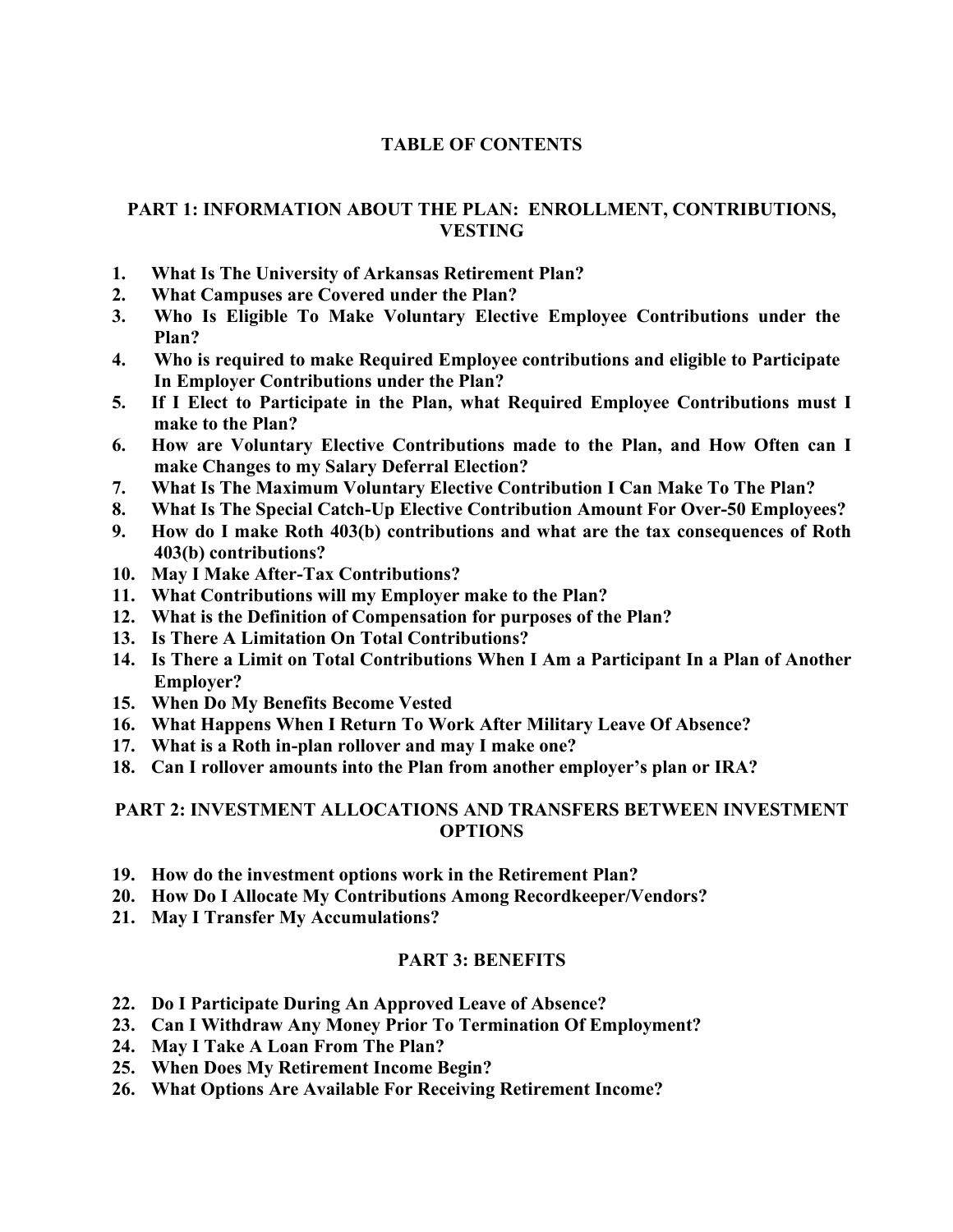- **27. What Happens If I Terminate Employment Before Retirement?**
- **28. May I Rollover My Accumulations?**
- **29. What If I Die Before Starting To Receive Benefits?**
- **30. How Are My Benefits Taxed?**

### **PART 4: GENERAL INFORMATION**

- **31. How Is The Plan Administered?**
- **32. May The Terms Of The Retirement Plan Be Changed?**
- **33. How May I Get More Information About My Accumulations in The Plan?**
- **34. Assignment/Divorce.**
- **35. What Information Do I Regularly Receive About My Accumulations?**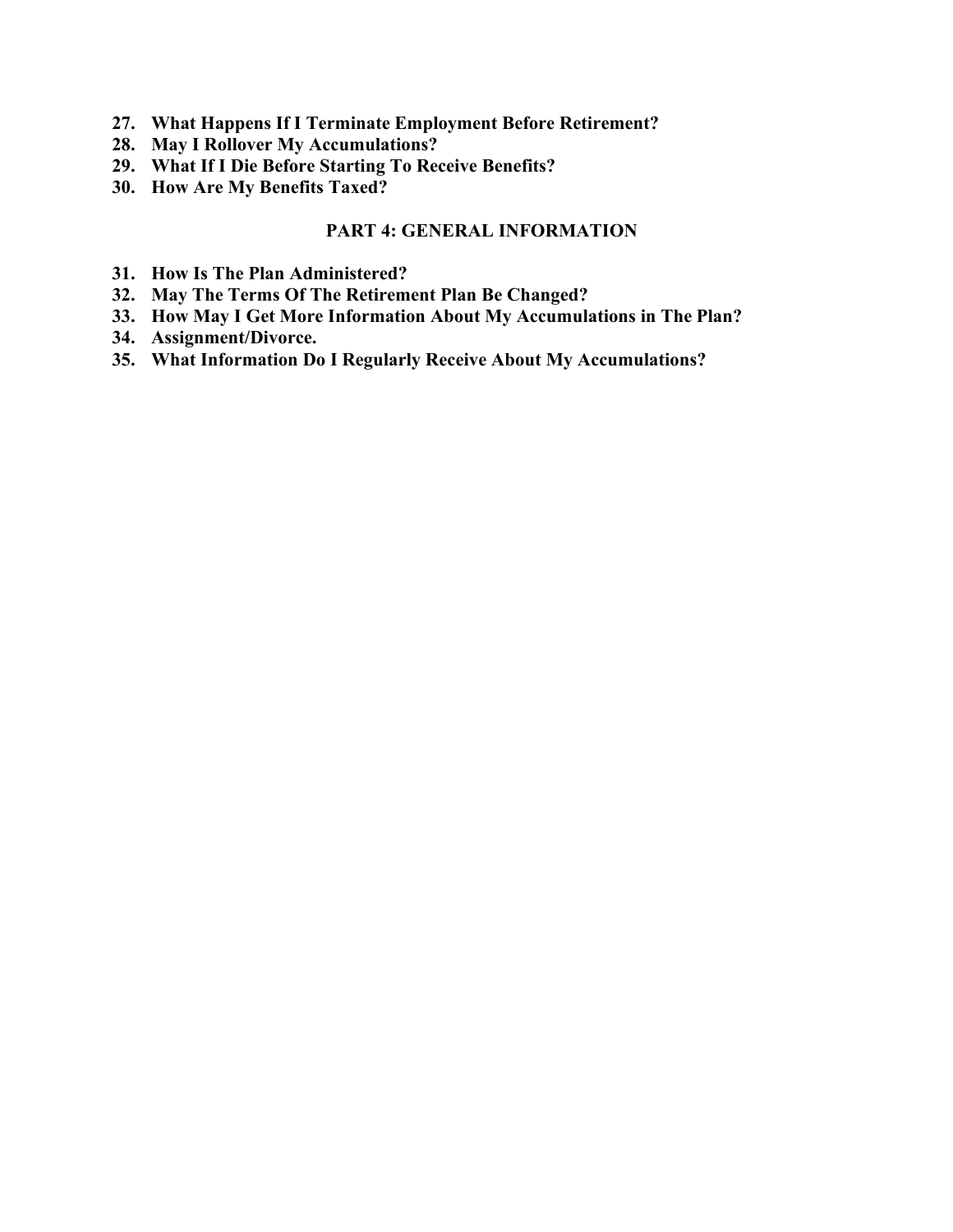## **PART 1: INFORMATION ABOUT THE PLAN: ENROLLMENT, CONTRIBUTIONS, VESTING**

### **1. What Is The University of Arkansas Retirement Plan?**

The University of Arkansas Retirement Plan (the "Plan") is a Defined Contribution Plan under 403(b) Plan and 457(b) of the Internal Revenue Code of 1986 ("Code"). It was originally established by the Board of Trustees effective July 1, 1923. This is a summary of the plan as in existence January 1, 2022.

Pursuant to University Board policies, the President of the University of Arkansas System has appointed a Retirement Committee, which is charged with the selection of recordkeepers and investment alternatives. All amounts must be invested in annuities and mutual funds.

You will be provided information concerning the Vendor/Recordkeepers at each campus, including contact information, upon enrollment. You can also obtain this information from Human Resources at any time. You can also receive information about the plan, and in particular about the investments, loans and distributions under the plan, by contacting your Vendor/Recordkeeper.

The Plan operates under Section 403(b) and 457(b) of the Code. The Administrator of the Plan is the University of Arkansas. The Plan Year begins January 1 and ends December 31.

Section 403(b) of the Code permits tax deferred and Roth 403(b) contributions to an annuity contract or mutual fund held under custodian agreement. Under Section 457(b) of the Code, tax deferred contributions may also be made to a governmental account with similar tax consequences. Differences between the 457(b) account and 403(b) account are described in this summary.

### **2. What Campuses are Covered under the Plan?**

This is a summary for the University of Arkansas Retirement Plan, which includes the University of Arkansas System and all of its campuses, divisions and instrumentalities. The provisions of the plan are the same for employees at all campuses, except as described herein, such differences being required employee contributions and employer contributions.

### **3. Who Is Eligible To Make Voluntary Elective Employee Contributions under the Plan?**

All employees are eligible to make voluntary elective employee contributions under the plan. You may begin making employee contributions immediately upon hire, provided you complete appropriate enrollment forms to participate in the Plan. You are eligible to make employee contributions even if you are not eligible for employer contributions, and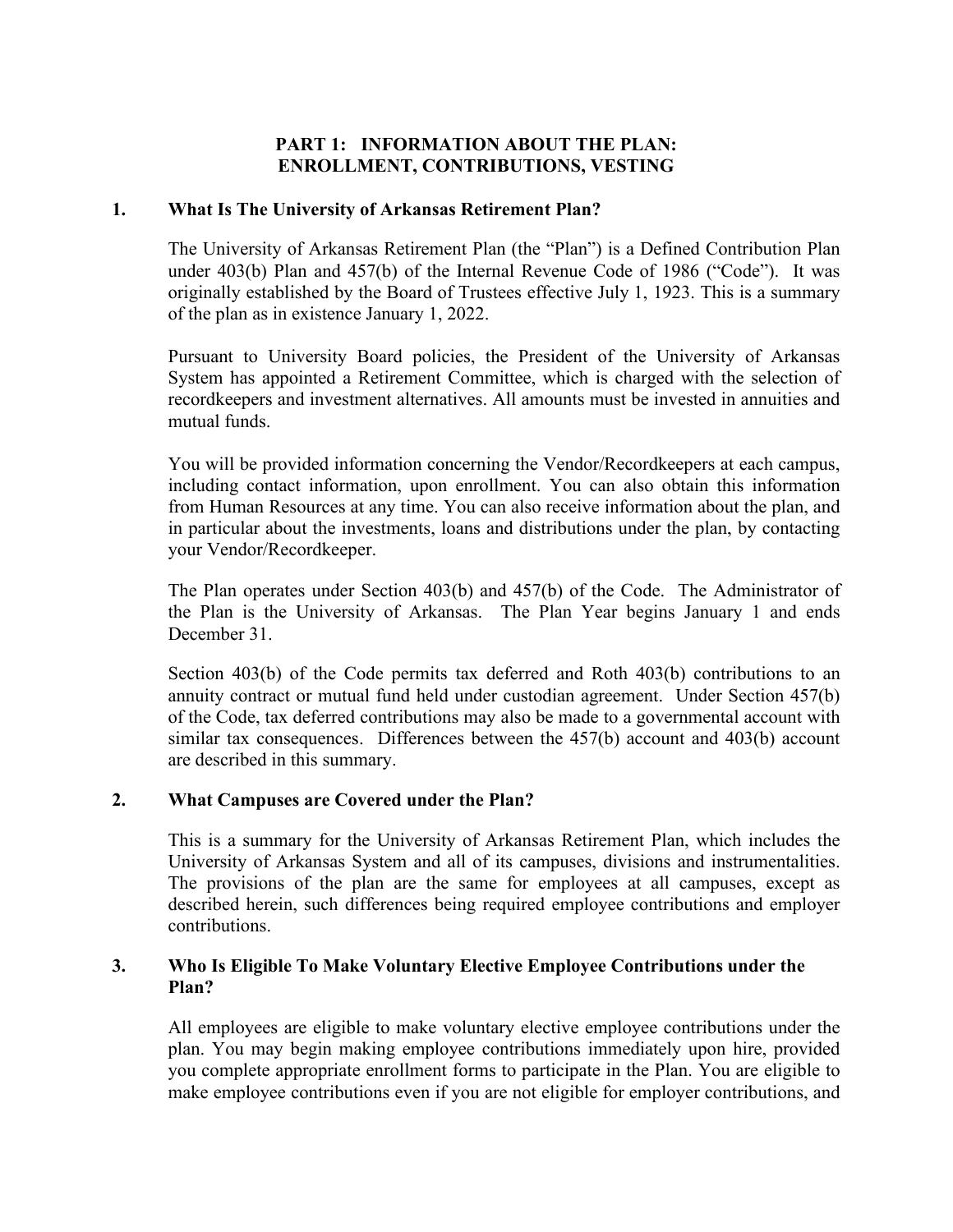even if you have previously elected to participate in a plan other than this plan for employer contributions (see Q & A 4). Employees hired after January 31, 2020, who are neither residents nor citizens of the United States and who do not perform services in the United States are not eligible to make voluntary elective contributions.

## **4. Who is required to make Required Employee contributions and eligible to Participate In Employer Contributions under the Plan?**

You must make required employee contributions, and are eligible to participate in employer contributions under the plan if you are a full time employee of one of the campuses above. A full time employee is any employee who is employed half-time or greater and is on at least a nine month appointment period. It does not include seasonal, extra help, or temporary employees or employees whose employment is incidental to their educational program (including, but not limited to student workers, graduate assistants, and residents), or employees hired after January 31, 2020, who are neither residents nor citizens of the United States and who do not perform services in the United States. All such eligible employees hired on or after July 1, 2016 will participate under the Retirement Plan. Pursuant to University Board policy, eligible employees hired prior to July 1, 2016, had the opportunity at employment to participate in alternative plans. Such election, once made, is irrevocable. Eligible employees not electing to participate in an alternative plan participate in the Retirement Plan. Eligible Employees who did elect to participate in an alternative plan do not participate in required employee contributions or employer contributions under this plan, but are eligible to make elective contributions to the Retirement Plan.

If you are eligible for Employer contributions, Required Employee contributions (see Q & A 5) will begin immediately upon hire. Required employee contributions and employer contributions will be transferred to the recordkeeper/vendor once you have selected a vendor and completed any enrollment forms required. Any University contributions will be retroactive to date of employment.

When you begin participation in the Plan, all contributions on your behalf will be made automatically to the funding vehicle that you've chosen.

## **5. What Required Employee Contributions must I make to the Plan?**

Effective July 1, 2016, an eligible employee participating in employer contributions under the Retirement Plan is required as a condition of employment to make required employee contributions. Required employee contributions are a percentage of the Employee's Plan Compensation, as shown for each campus on the attached exhibit 1.

Required contributions are not subject to federal or state income tax, but are subject to FICA and Medicare tax, as applicable.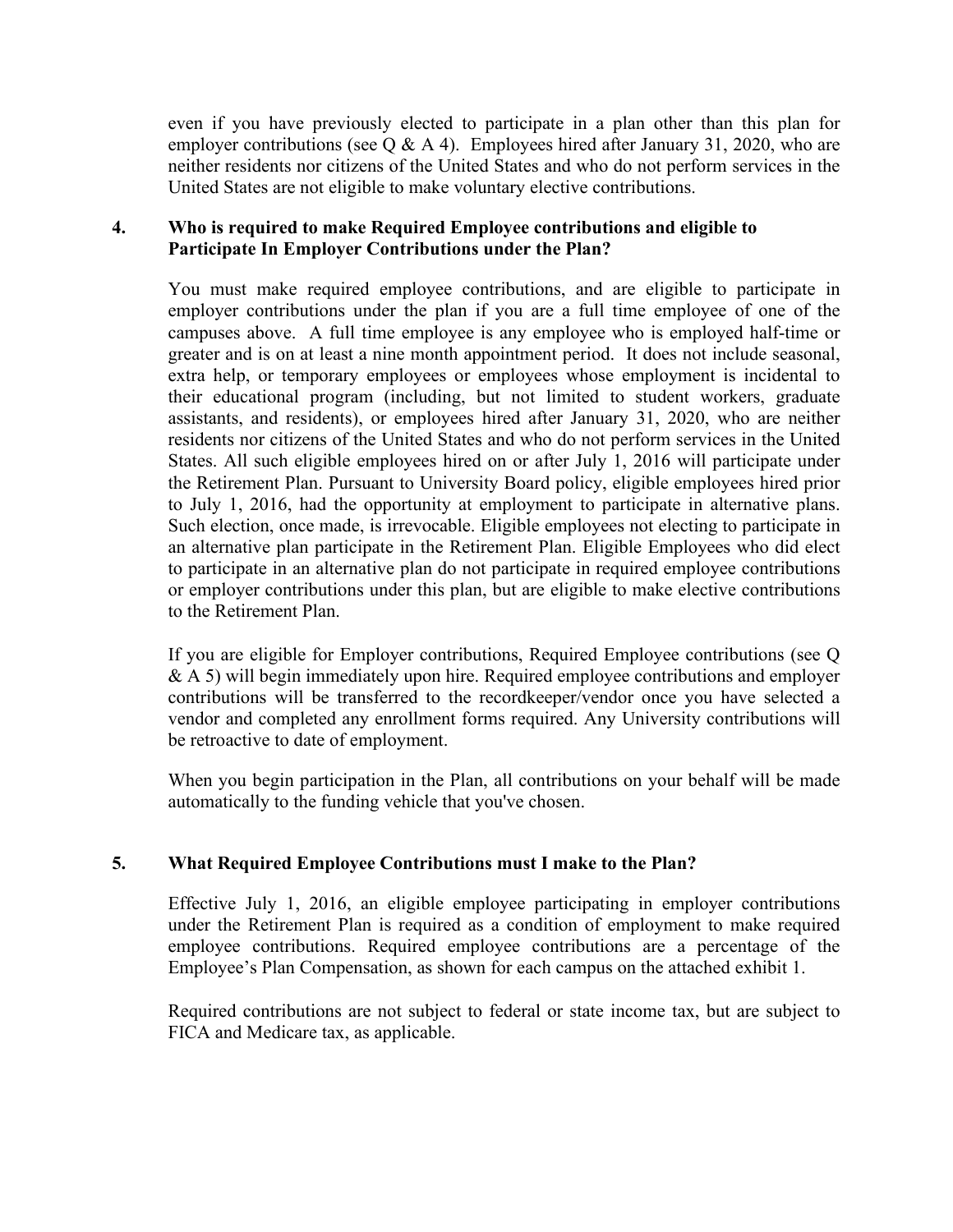### **6. How are Voluntary Elective Contributions made to the Plan, and How Often can I make Changes to my Salary Deferral Election?**

In addition to the required contributions described above, you may also elect to make voluntary elective contributions. Voluntary elective contributions may be before-tax 403(b) contributions, Roth 403(b) contribution, after-tax (salary deduction) 403(b) contributions or 457(b) plan contributions.

Your contributions will be made to the 403(b) plan to the extent of the annual  $402(g)$ limit (\$20,500 for 2022). These contributions may be designated by you as either beforetax contributions or Roth 403(b) contributions. Once 403(b) contributions equal the annual  $402(g)$  limit, contributions will be continued as pre-tax contributions to the  $457(b)$ plan. Only pre-tax contributions may be made to the 457(b) plan. If you exceed the limitations of both plans, you may continue making after-tax contributions to the 403(b) plan (these are different than Roth 403(b) contributions, subject to the overall limitation on 403(b) contributions described in Q & A 13.

To contribute to the University of Arkansas Retirement Plan by salary reduction, you must enter into a salary reduction agreement with the University. Under a salary reduction agreement, you agree to a reduction in salary and the University of Arkansas agrees to make a contribution equal to the amount of the reduction to your Retirement Account(s).

You may enter into a salary reduction agreement at any time during the year, but only to the extent that the amount of the reduction is allowed under the Code or the amount payable to you for the remainder of the year. Any change to your salary deferral election under either the 403(b) or the 457(b) plan is effective for the first payroll period of the following calendar month. The total amount of contributions must not exceed the limitation established by the IRS.

## **7. What Is The Maximum Voluntary Elective Contribution I Can Make To The Plan?**

The maximum voluntary elective contribution which can be made under a salary reduction agreement to the Section 403(b) Plan is the limit provided by the IRS. The limit for 2022 is \$20,500. The maximum voluntary elective contribution which can be made to the 457(b) Plan is also limited by the IRS. The maximum is \$20,500 for 2022. These amounts may be adjusted for inflation. You can make the maximum contribution to both plans. Required employee contributions do not count towards the voluntary elective contribution limit.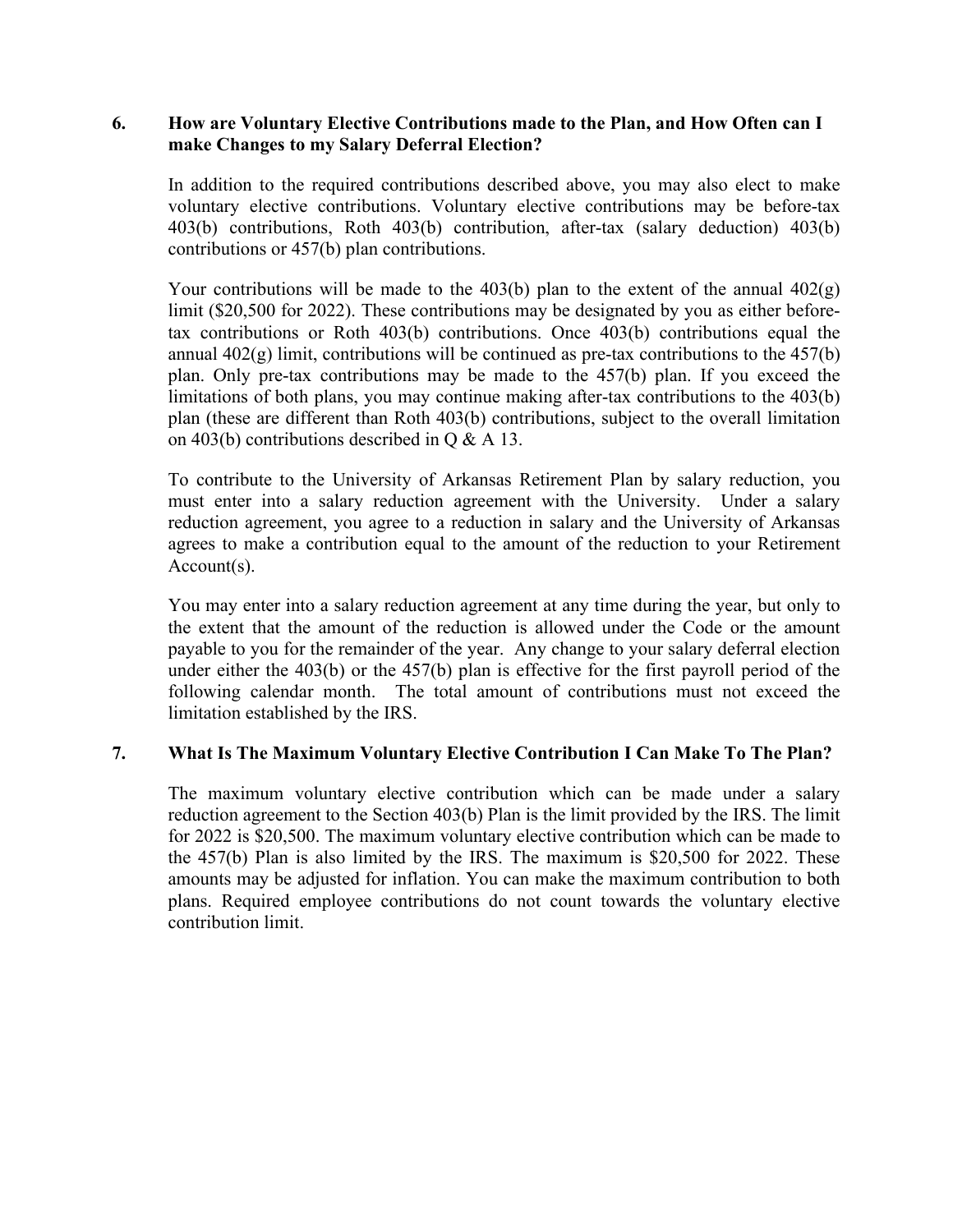If your adjusted gross income is below certain levels, you may be eligible for a nonrefundable income tax credit of up to \$1,000 (the "Saver's Credit"). The Saver's Credit is equal to a specified percentage of your contributions to certain employersponsored plans and to certain IRAs. You are eligible for the credit only if you are age 18 or over, are not a full-time student, and are not claimed as a dependent on another person's tax return. The Saver's Credit is subject to other restrictions. Please consult your tax advisor for more information.

### **8. What Is The Special Catch-Up Elective Contribution Amount For Over-50 Employees?**

Employees who will have attained at least age 50 by the end of the year may make additional voluntary elective contributions to the 403(b) Plan and the 457(b) Plan in an amount determined by the IRS. The additional amount for each plan is \$6,500 for 2022.

The additional contribution may be a part of the employee contributions matched by the University.

You may make the over-50 contribution to both the 403(b) Plan and 457(b) Plan.

There are other catch-up rules which may be available in an employee's last years of employment in the 457(b) Plan in lieu of the over 50 catch-up.

### **9. How do I make Roth 403(b) contributions and what are the tax consequences of Roth 403(b) contributions?**

An employee may designate all or a portion of the employee's voluntary elective 403(b) contributions (up to the  $402(g)$  annual limit) as Roth  $403(b)$  contributions. The election is made to designate contributions as Roth 403(b) contributions on the salary reduction election form. Roth 403(b) contributions, unlike regular before-tax 403(b) contributions, are subject to federal and Arkansas income taxes when made. However, provided that distribution is made after age 59  $\frac{1}{2}$ , and provided that Roth 403(b) contributions were first made at least five years before distribution, distributions from the Roth 403(b) account, including earnings thereon, are not subject to federal or Arkansas income tax. Roth 403(b) contributions are allocated to a separate recordkeeping account. Designation of a contribution as a Roth 403(b) is irrevocable once the contribution is made to the account.

### **10. May I Make After-Tax Contributions?**

Yes, only to the 403(b) Plan. After tax contributions are subject to income taxes when made. After-tax contributions are allocated to a separate recordkeeping account. Earnings on after-tax contributions are taxable when distributed.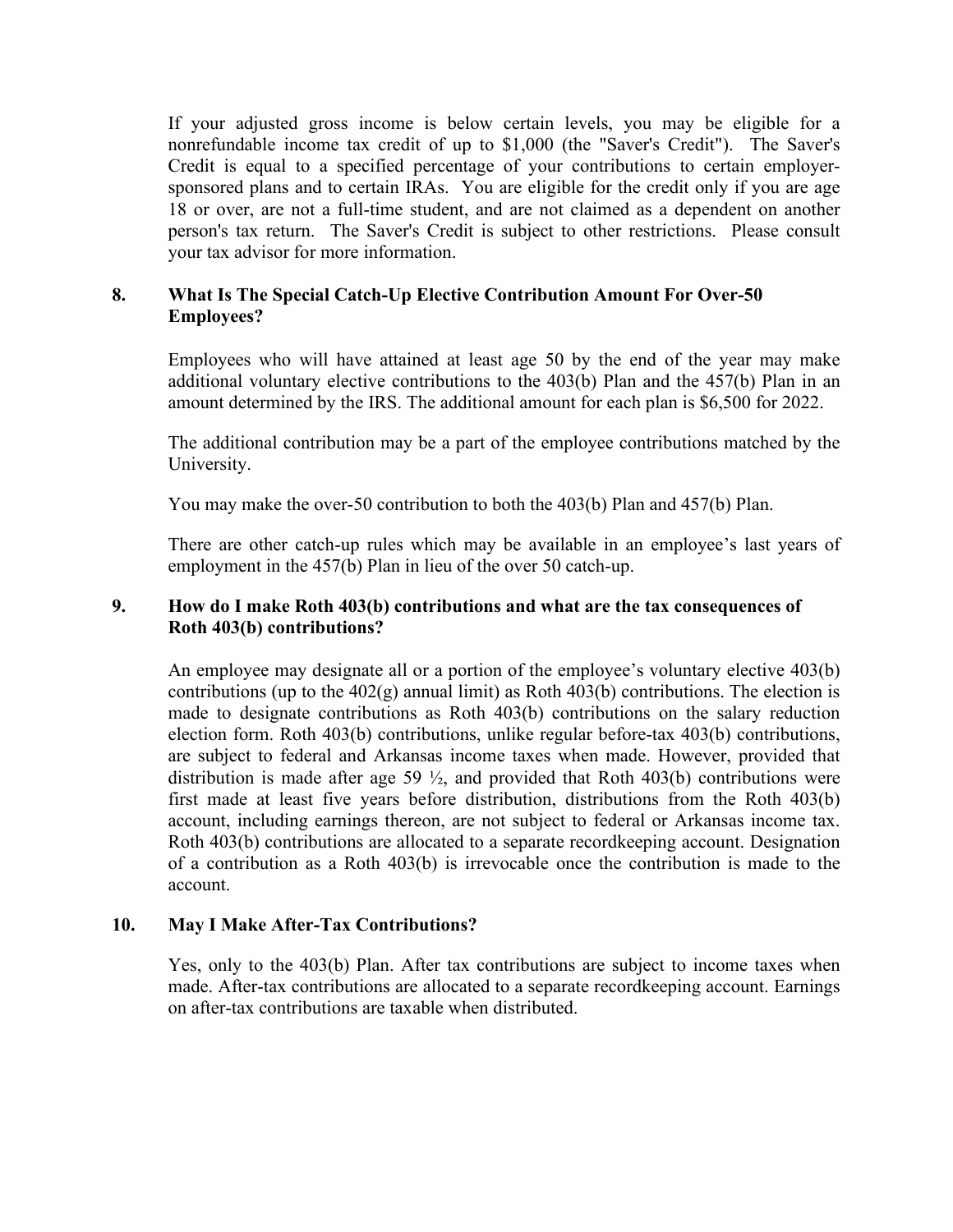### **11. What Contributions will my Employer make to the Plan?**

For employees eligible for an employer contribution to the Retirement Plan, the University will make a contribution as shown on the attached exhibit for employees of each campus.

If you participate in the Plan for only a part of a year, or if employer contributions are dependent on the level of employee contributions you make, and you change the level of your voluntary elective contributions during the year, the employer contribution for any period will be based on the total employee contributions for that period. For example, assume that an eligible employee at UAMS makes total required and voluntary elective contributions of 5% for the first nine months of the year and 10% for the next three months of the year. The employer contribution is 5% for the first nine months and 10% for the next three months.

All University contributions are made to the 403(b) Plan. All employer contributions are made on a before-tax basis.

### **12. What is the Defintion of Plan Compensation for purposes of the Plan?**

Employee and employer contributions are made on Plan Compensation. Plan Compensation means a Participant's remuneration for services for Employer which are subject to federal income tax withholding, but not including the following:

- Overtime
- Terminal Vacation, Sick, Holiday, Compensatory and Severance Pay
- Compensation not paid in the primary role assigned (compensation in concurrent, second or additional positions)
- Expense reimbursements and allowances, student loan repayments, fringe benefits (cash and non-cash), moving expenses and welfare benefits
- Deferred Compensation
- Recruiting, Sign-On, Referral, Service and Achievement Awards (not including merit bonuses or career service awards, which are included compensation)
- Compensation funded by a supporting Foundation other than base salary

Plan Compensation includes amounts which would be includible in the Employee's gross income for the calendar year but for a compensation reduction election under section 125, 132(f), 401(k), 403(b), 414(h) or 457(b) of the Code.

In no event will the compensation taken into account under the Plan exceed a federally mandated limit. The federally mandated limit is \$305,000 for 2022. This may be indexed for inflation.

### **13. Is There A Limitation On Total Contributions?**

Yes. The total amount of contributions made by employee (required and voluntary elective) and employer to the 403(b) plan (not including over 50 catch-up contribution)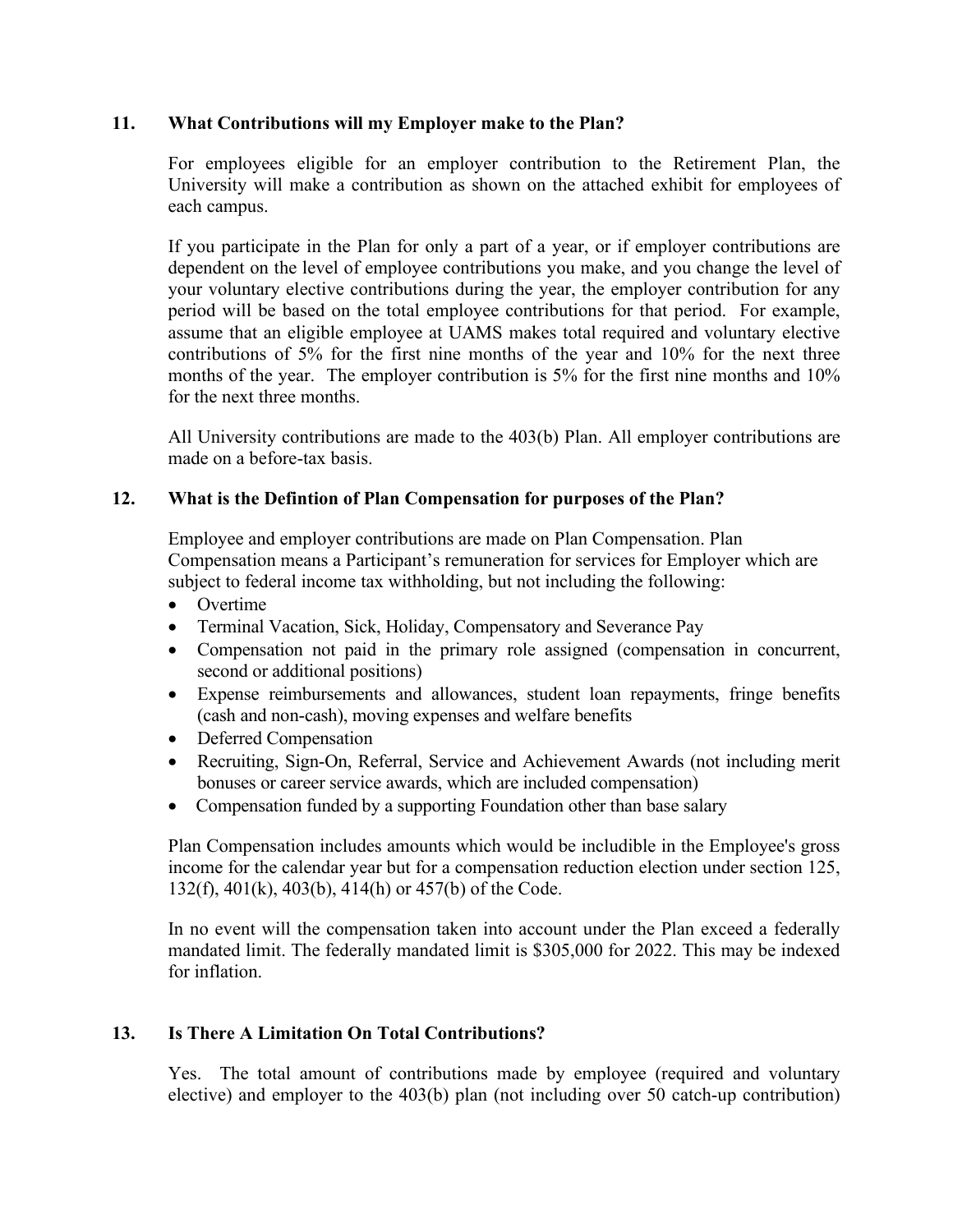cannot exceed 100% of your compensation (minus required and elected deductions, plus employee retirement contributions), not to exceed an annually adjusted limit. The total cannot exceed \$61,000 for 2022. Over-50 catchup contributions to the 403(b) plan do not count towards this limit. The total amount of contributions made by an employee to the 457(b) plan (not including over 50 catch-up contributions) cannot exceed the dollar limitations set forth in Q & A 7 and 8.

## **14. Is There a Limit on Total Contributions When I Am a Participant In a Plan of Another Employer?**

Yes, a limit could arise in two situations. First, if you are a participant in another 403(b) or 401(k) plan of another employer, or in the Federal Thrift Savings Plan, the total employee voluntary elective contributions to both plans for a calendar year may not exceed the limit described for the 403(b) Plan described in  $Q & A 7$  and 8 above. If deferrals exceed that limit, you have until March 1 after the year in question to request a refund of excess deferrals. If distribution is made by April 15 after the year in question, such amount is taxable in the year the deferral was made, but the distribution is not taxable in the year distributed. Income attributable to any excess deferral is taxable in the year distributed. If distribution is not timely made, you will owe taxes on the excess both in the year of the deferral and the year in which it is distributed.

Second, if you are a participant in a plan sponsored by a business in which you have more than a 50% ownership interest, contributions to such a plan are aggregated with contributions to the 403(b) plan for purposes of the total contributions limit described in Q & A 14. You should advise your Human Resources office if this situation exists so that appropriate adjustments may be made.

### **15. When Do My Benefits Become Vested?**

When contributions become vested, they cannot be forfeited for any reason.

All of an employee's contributions are immediately vested. Employees hired on or after July 1, 2016 shall be fully vested in employer contributions upon completion of 2 years of service. If such an employee terminates before completion of two years of service, the accumulations attributable to Employer contributions in the Plan shall be forfeited. Employees hired before July 1, 2016, are fully vested based on the vesting schedule in effect prior to that date. If you have questions concerning the pre-July 1, 2016 vesting schedule, contact your Human Resources office.

In any event, an employee shall be 100% vested in his account in the event of death while employed or while on military leave, Disability (as determined by the Social Security Administration or the University's Long-Term Disability carrier) or attainment of age 65 while employed with the University.

For this purpose, a year of service is the 12 month period beginning on date of hire, or any anniversary thereof, during which a participant is continuously employed by the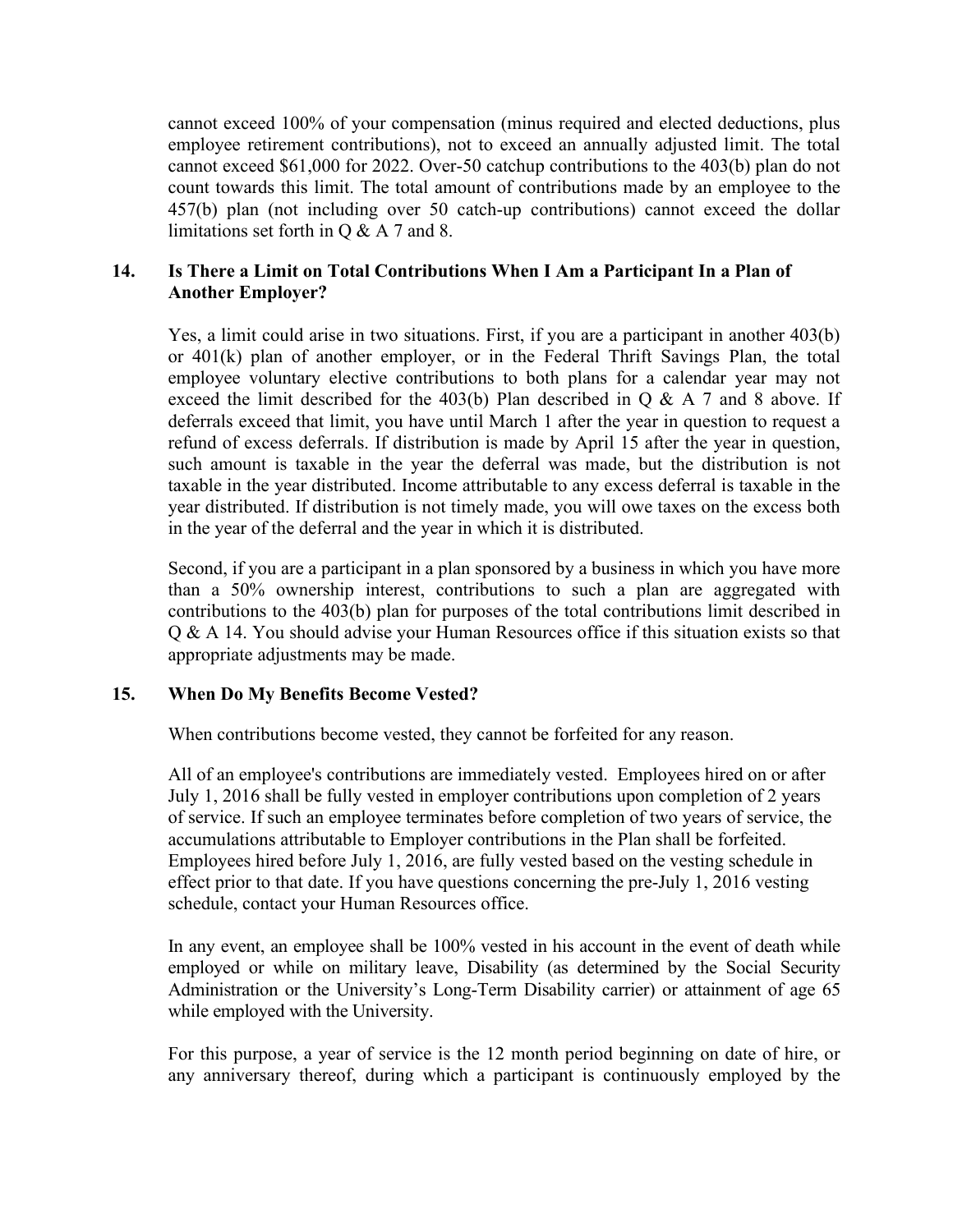employer. Only service while a Participant is eligible for Employer contributions shall be counted for vesting purposes.

If a participant terminates employment for over 30 days and is rehired: (a) if the participant has not previously become vested in the participant's employer contributions, the Employee must satisfy the vesting requirements as if the employee had not previously been employed; and (b) if the participant has previously become vested in the participant's Employer contributions, the employee will be 100% vested upon rehire.

### **16. What Happens When I Return To Work After Military Leave Of Absence?**

Employer non-matching contributions shall be made on behalf of a participant who is in qualified military service, as defined in Code §414(u)(5) and who is re-employed within the time required by law after the expiration of the participant's qualified military service. Also, such participant may make-up employee contributions for the period of the participant's qualified military service as defined in Code §414(u). Such make-up employee contributions may be made in either a single payment or in installments and must be made during the period beginning with the date of the participant's reemployment after his military leave equal to the lesser of (i) three times the period of his military leave and (ii) five years. As soon as reasonably practicable after any such participant make-up contributions are made, the Employer shall make the matching Employer Contributions to the 403(b) Plan that would have been made during the participant's military leave on such make-up contributions.

### **17. What is a Roth in-plan rollover and may I make one?**

If you have money in a fully vested non-Roth Account, you may transfer the Account balance to a Roth (after-tax) Account under the Retirement Plan, even if you are not otherwise entitled to a distribution from the Plan. If you elect to transfer to a designated Roth account in the Plan, the amount rolled over (reduced by any after-tax amounts directly rolled over) will be currently taxed. However, the 10% additional tax on early distributions will not apply (unless you take the amount rolled over out of the designated Roth account within the 5-year period that begins on January 1 of the year of the in-plan rollover). Completing a Roth in-plan rollover does not permit a distribution from the Retirement Plan if a distribution would not otherwise be available. Moreover, no taxes are withheld when you complete an in-Plan Roth rollover. Thus, you must make arrangements to pay the taxes on the in-plan Roth rollover. But provided that you do not receive distribution from the designated account until after age 59 ½ and such 5-year period, the earnings on such account after the rollover are not taxed upon distribution. Please note that once made, an in-plan Roth rollover is irrevocable. To complete a Roth in-plan rollover, contact your recordkeeper/vendor.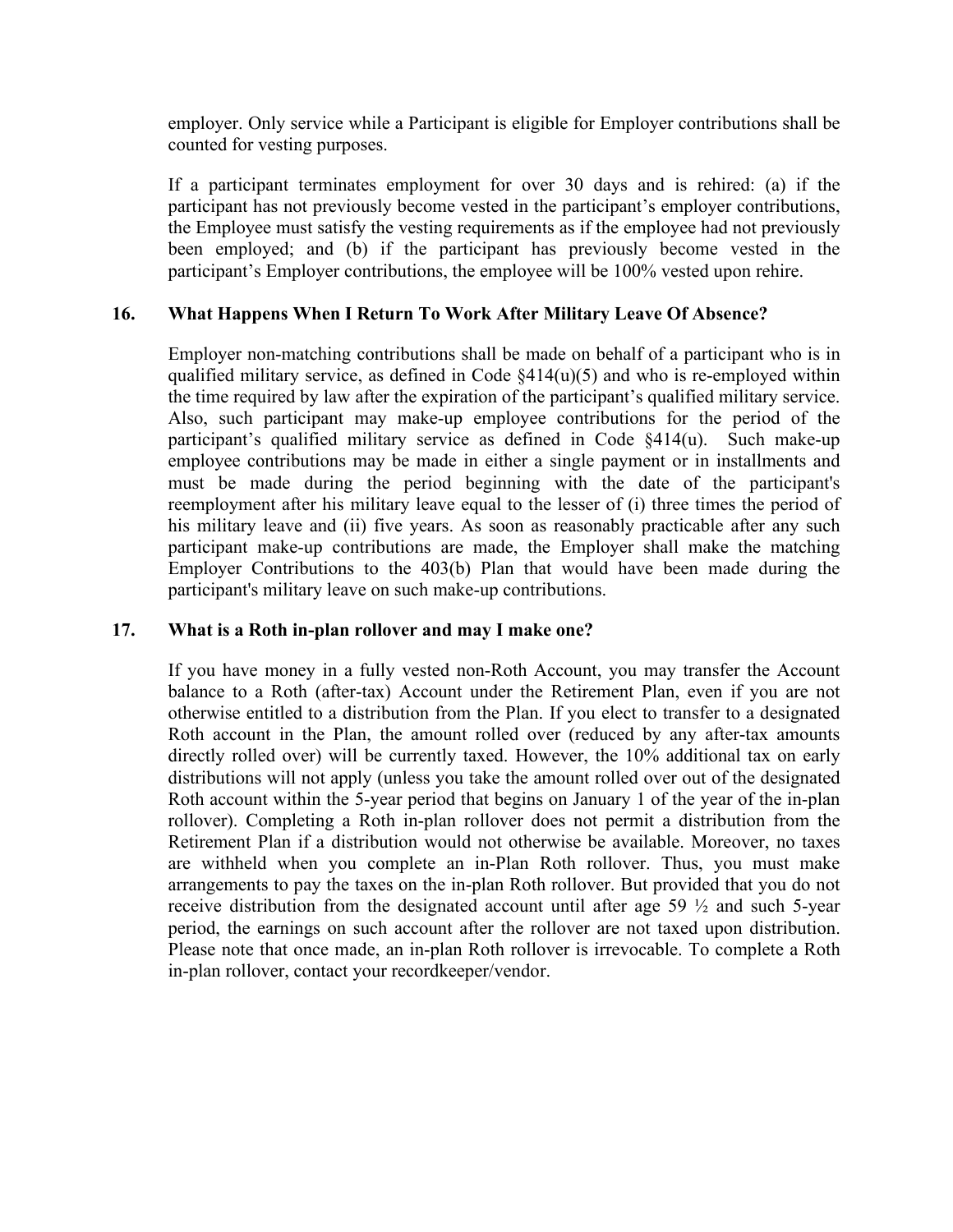#### **18. Can I rollover amounts into the Plan from another employer's plan or IRA?**

Yes, the plan permits a participant to rollover from another employer's qualified plan, 403(b) plan, governmental 457(b) plan or from the participant's Individual Retirement plan. You may also rollover from a Roth elective account under another employer's plan. To implement a rollover or ask questions about rollovers, contact your recordkeeper/vendor.

## **PART 2: INVESTMENT ALLOCATIONS AND TRANSFERS BETWEEN INVESTMENT OPTIONS**

### **19. How do the investment options work in the Retirement Plan?**

The Retirement Plan is a defined contribution plan. Upon your retirement, the retirement income you receive is dependent on the accumulated amounts in your retirement account. Upon becoming eligible for the Retirement Plan, you select a recordkeeper/vendor, and you select from the investment options available at such recordkeeper/vendor. Any income, gains or losses from the choices a participant makes will be allocated to such participant's account. Each of the recordkeeper/vendors have investment education tools to assist you in making these choices. There is also a default investment option in the event that you do not make an investment decision. Because you select the investment options for your contributions, neither the Retirement Committee, the plan administrator nor the employer is responsible for the allocations made by a participant among the investment options.

### **20. How Do I Allocate My Contributions Among Recordkeeper/Vendors?**

You may allocate your contributions to only one recordkeeper/vendor at a time. Separate subaccounts are maintained for 403(b) before-tax contributions, 403(b) Roth contributions, 403(b) after-tax contributions, 457(b) before-tax contributions and employer contributions. Generally, you may allocate contributions at a recordkeeper/vendor among the investment options available at such recordkeeper/vendor in any whole number percentages. You specify the percentage contributions on forms or such other manner as are permitted by such recordkeeper/vendor. Contact your recordkeeper/vendor for questions or to change your allocation for future contributions. See the Recordkeeper/Vendor Addendum for recordkeeper/vendor contact information.

You may change your allocation of future contributions at any time after participation begins by contacting your recordkeeper/vendor. You may also change the recordkeeper/vendor to which future contributions will be made.

### **21. May I Transfer My Accumulations?**

You may transfer accumulations among investment options within a recordkeeper/vendor at any time, subject to limitations and restrictions of such recordkeeper/vendor and as limited by the specific investment option. Contact your recordkeeper/vendor for such limitations and restrictions, or to complete such a transfer.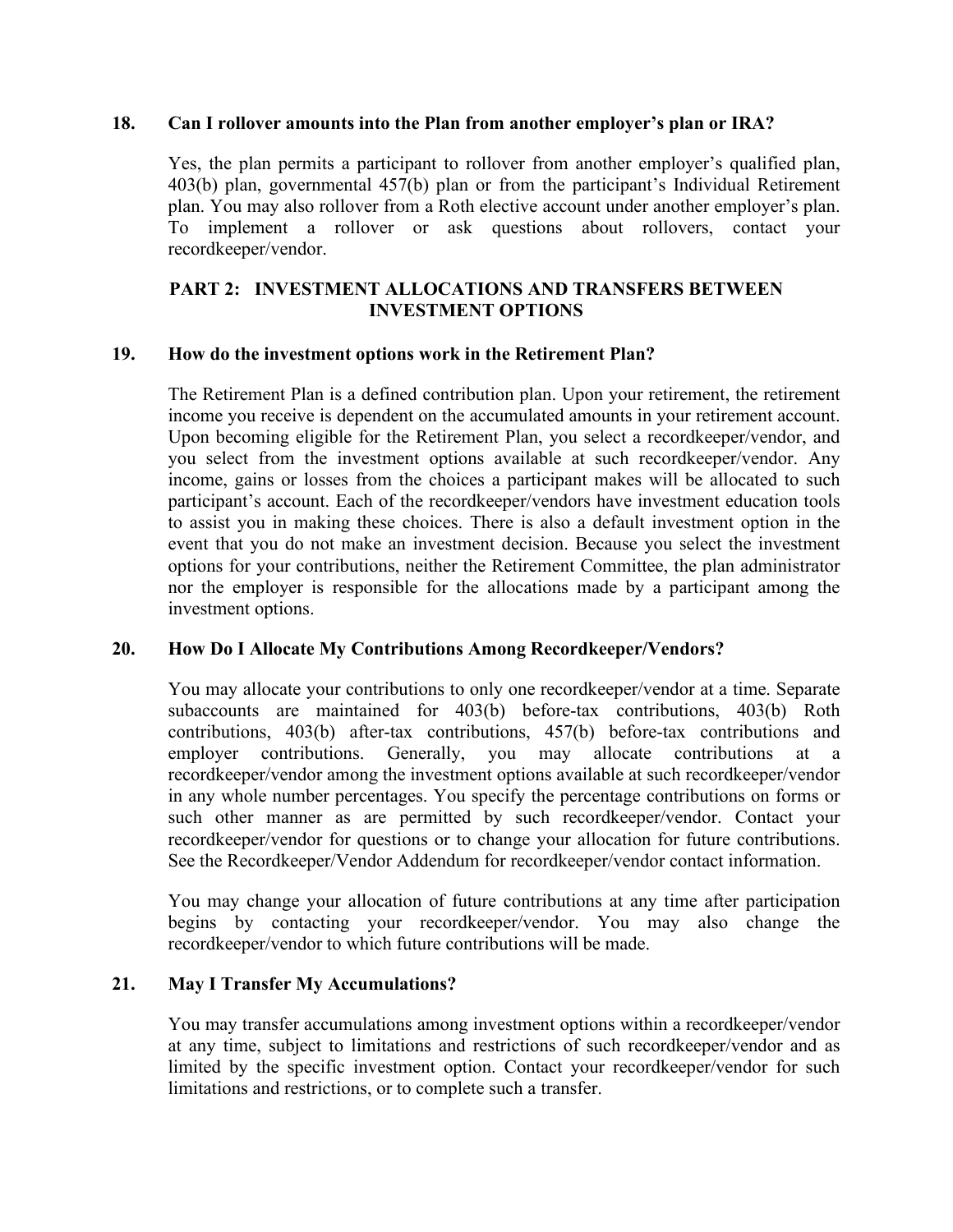You may also transfer accumulations between approved recordkeeper/vendors, subject to limitations and restrictions of the transferor-recordkeeper/vendor and as limited by the specific investment options. Contact the transferor recordkeeper/vendor for any limitations and restrictions; contact the transferee-recordkeeper/vendor to complete such a transfer.

There is generally no limitation on how often you may transfer amounts.

You may not transfer accumulations from an approved recordkeeper/vendor to a recordkeeper/vendor which is not approved to receive current contributions.

## **PART 3: BENEFITS**

## **22. Do I Participate During An Approved Leave of Absence?**

During a paid leave of absence, the University will continue its Plan Contributions on your behalf. The Plan Contributions will be based on your salary being paid by the University during your leave of absence.

## **23. Can I Withdraw Any Money Prior To Termination Of Employment?**

Generally, withdrawals may not be made prior to termination of employment. However, if an employee is over age 59½, the employee may receive a distribution of the employee portion only of his or her 403(b) retirement account or the employee's 457(b) account even though the employee has not separated from service with the University. Further, if an employee is over age 59½ AND enters into an early retirement agreement, distribution may begin from 403(b) Employee and Employer accumulations even though the employee is still employed, and even though contributions are being made to the Plan on the employee's behalf. Neither the 403(b) plan nor the 457(b) plan provides for hardship distributions. A participant who is called to active military duty for a period in excess of 179 days or for an indefinite period may receive a Qualified Reservist Distribution of such participant's Elective contributions and earnings. Such distribution may be made at any time during the period beginning on the date of such order or call and ending at the close of the active duty period.

No other withdrawals may be made from the 457(b) or 403(b) plan prior to termination of employment.

## **24. May I Take A Loan From The Plan?**

Yes, a participant may borrow from 403(b) amounts contributed by the participant and accumulated earnings, subject to any limitations or requirements of the recordkeeper/vendors. Loans are not available from employer contributions, and earnings on employer contributions, or from 457(b) accumulations. Loans are obtained by completing an application which may be obtained from a recordkeeper/vendor. The application will be reviewed by the applicable recordkeeper/vendor to insure that loan limits are not exceeded. The loan will be administered by the applicable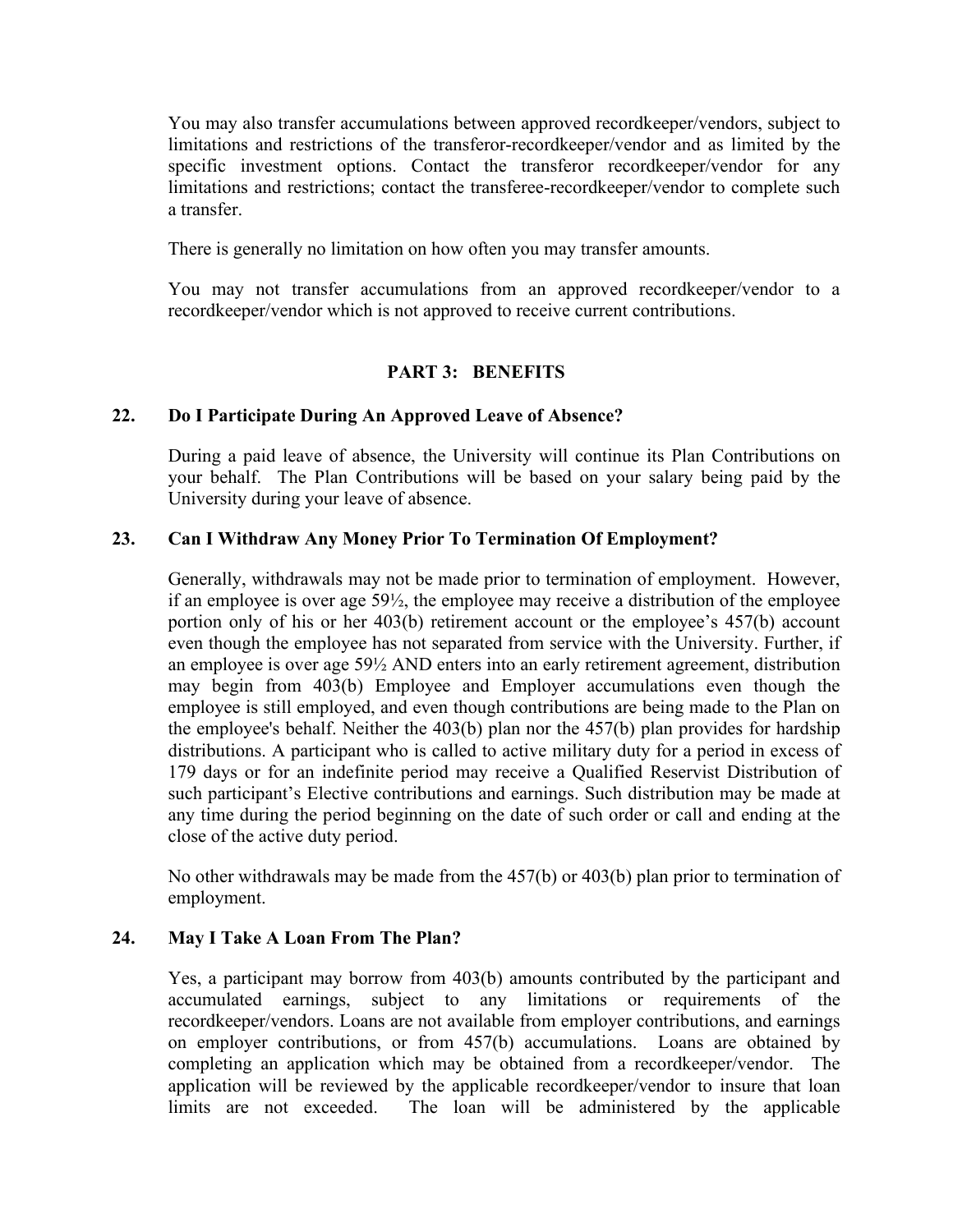recordkeeper/vendor. You can obtain information concerning loans from the recordkeeper/vendors.

The minimum loan is \$1,000. The maximum aggregate loan can never exceed the lesser of (1) 50% of your vested Account; (2) your employee contributions and earnings or (3) \$50,000. The maximum loan currently available is offset by the highest loan balance outstanding during the preceding 12 months. If you have funds at each recordkeeper/vendor, the loan limits must be coordinated between plan sponsors.

The maximum pay back period is five (5) years, unless the loan is used to acquire a principal residence, in which case a longer pay back period is allowed. Payments must be made at least quarterly in equal payments and are made by bank draft or check as required by the recordkeeper/vendor. Loans are not made by payroll deduction.

The maximum number of total loans which may be outstanding at any time is two (2). Any participant who had a greater number of loans prior to July 1, 2016 is not required to accelerate payments on any loan, but no new loan is available until the number of loans outstanding is reduced to one (1). Loans may not be refinanced.

Additional information concerning loans can be obtained from the loan policies for the plan, which are attached to this Summary.

If you are interested in a loan from the Plan, please contact the appropriate recordkeeper/vendor.

### **25. When Does My Retirement Income Begin?**

You may begin to receive income at any time after termination of employment, or you may defer distribution until a later time. However, retirement benefits must normally begin no later than April 1 of the calendar year following the later of (1) the year in which you attain age  $72$  (70  $\frac{1}{2}$  for participants who turned age  $70\frac{1}{2}$  before 12-31-2019) or (2) the year you retire. The payment of benefits according to the above rules is extremely important. Federal tax law imposes a 50 percent excise tax on participant for the difference between the amount of benefits required by law to be distributed and the amount actually distributed if it is less than the required minimum amount.

You should notify the recordkeeper/vendor several months in advance of the date you plan to begin receiving income.

### **26. What Options Are Available For Receiving Retirement Income?**

You may choose from among several types of distribution options when you retire. Available distribution options vary depending on the investment options with each recordkeeper/vendor. You may begin receiving a portion of retirement accumulations at a different time than another portion of your retirement accumulation, or you may receive a portion of your retirement accumulation in a different form than another portion of your retirement accumulation. Contact the recordkeeper/vendor for the available forms of distribution.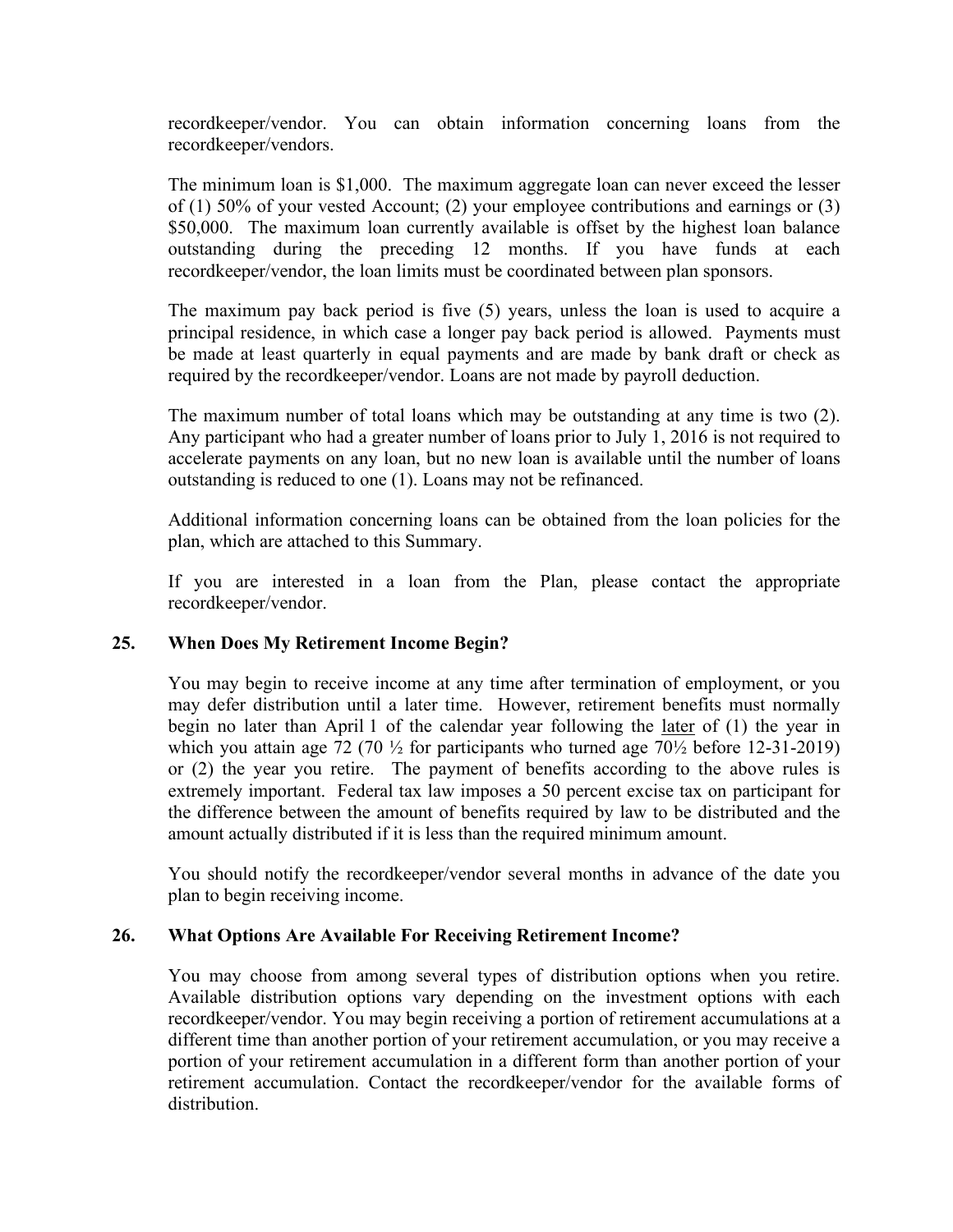### **27. What Happens If I Terminate Employment Before Retirement?**

If you are "vested" you may leave your money in your retirement contracts or begin receiving distributions under any of the available distribution options with the recordkeeper/vendor, or roll your vested account to another employer's plan or to a rollover IRA. You don't forfeit any of the vested benefits that have already been set aside for you. If you are not vested, your accumulation attributable to the employer's contributions are returned to the employer. Distribution may be made to you without your consent for small vested balances.

### **28. May I Rollover My Accumulations?**

If you are entitled to receive a distribution which is an "eligible rollover distribution," you may rollover all or a portion of it either directly or within 60 days after receipt into another 403(b) plan, 401(a) Plan, governmental 457(b) Plan or an IRA. A distribution of your Roth elective deferrals may be rolled to another employer's plan which accepts Roth amounts, or to a Roth IRA. An eligible rollover distribution, in general, is any cash distribution other than an annuity payment, a minimum distribution payment or a payment which is part of a fixed period payment over ten or more years. The distribution will be subject to a 20 percent federal withholding tax *unless* it is rolled over directly into another eligible retirement plan -- this process is called a "direct" rollover. State withholding may also apply.

If you have the distribution paid to you, then the plan must withhold 20 percent even if you intend to roll over the money into another eligible retirement plan within 60 days. State income tax withholding may also be required. To avoid withholding, instruct the recordkeeper/vendor to directly roll over the money for you.

To determine if you qualify for an "eligible rollover distribution", please contact the appropriate recordkeeper/vendor for additional information.

## **29. What If I Die Before Starting To Receive Benefits?**

If you die while employed before beginning retirement benefits, the full current value of your accumulation is payable as a death benefit. You should review your beneficiary designation periodically to make sure that the person you want to receive the benefits is properly designated. You may change your beneficiary by completing the "Designation of Beneficiary" form available from each recordkeeper/vendor. If you die without having named a beneficiary, your estate will receive your accumulation.

Separate beneficiary designations must be made for the 403(b) Plan and the 457(b) Plan.

If you die before the distribution of benefits has begun, your entire interest must normally be distributed within five years after your death. Under a special rule, death benefits may be payable over the life or life expectancy of a designated beneficiary, for a beneficiary who is the spouse, minor child or disabled adult child, and over 10 years for other designated beneficiaries. If the sole designated beneficiary is your spouse, the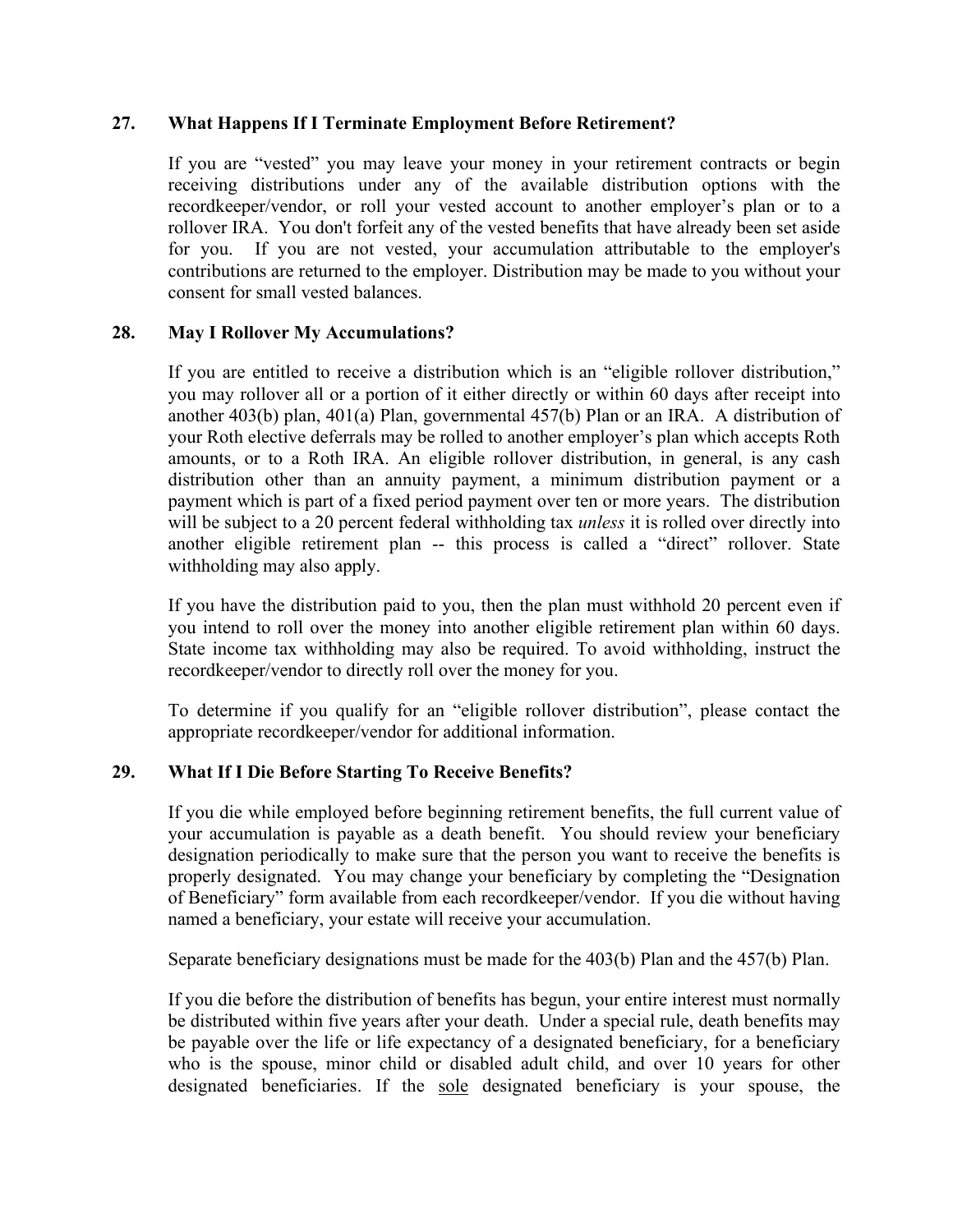commencement of benefits may be deferred until you would have attained age 72 had you continued to live.

Alternatively, a spouse beneficiary may receive a lump sum distribution of your account, subject to any restrictions by the recordkeeper/vendors, and roll to a spousal IRA. A nonspouse beneficiary may roll to an inherited IRA, subject to any restrictions by the recordkeeper/vendors.

You may choose one or more of the available distribution options offered by each recordkeeper/vendor for payment of the death benefit, or you may leave the choice to your beneficiary.

Federal tax law puts limitations on when and how beneficiaries receive their death benefits. Your vendor will notify your beneficiary of the applicable requirements at the time he or she applies for benefits.

### **30. How Are My Benefits Taxed?**

Under current federal tax law, you are not taxed on the portion of your retirement income that represents a return of salary deduction (after-tax) contributions from the 403(b) Plan.

Also, to the extent that you make Roth 403(b) contributions and the distribution constitutes a "qualified distribution," (generally, if distributions are made after age 59  $\frac{1}{2}$ ) and if Roth 403(b) contributions were first made to the plan at least five years before distribution), distributions from the Roth 403(b) account, including earnings thereon, are not subject to federal or Arkansas income tax.

The rest of your retirement income (the portion that represents all investment earnings and previously untaxed contributions, including employer and any of your own contributions by salary reduction) is taxed as ordinary income when you receive it.

### **Additional Federal Taxation of "Early Distributions"**

If you receive benefits from your 403(b) accumulation before reaching age 59½ and do not roll such distribution to an eligible retirement plan, generally you must pay an additional 10% tax on the taxable amounts, unless you meet one of the following conditions:

- You begin a lifetime annuity income option.
- You leave employment at age 55 or older and begin receiving benefits then.
- You are disabled.
- The payment is made to a spouse under a Qualified Domestic Relations Order (e.g., a divorce settlement).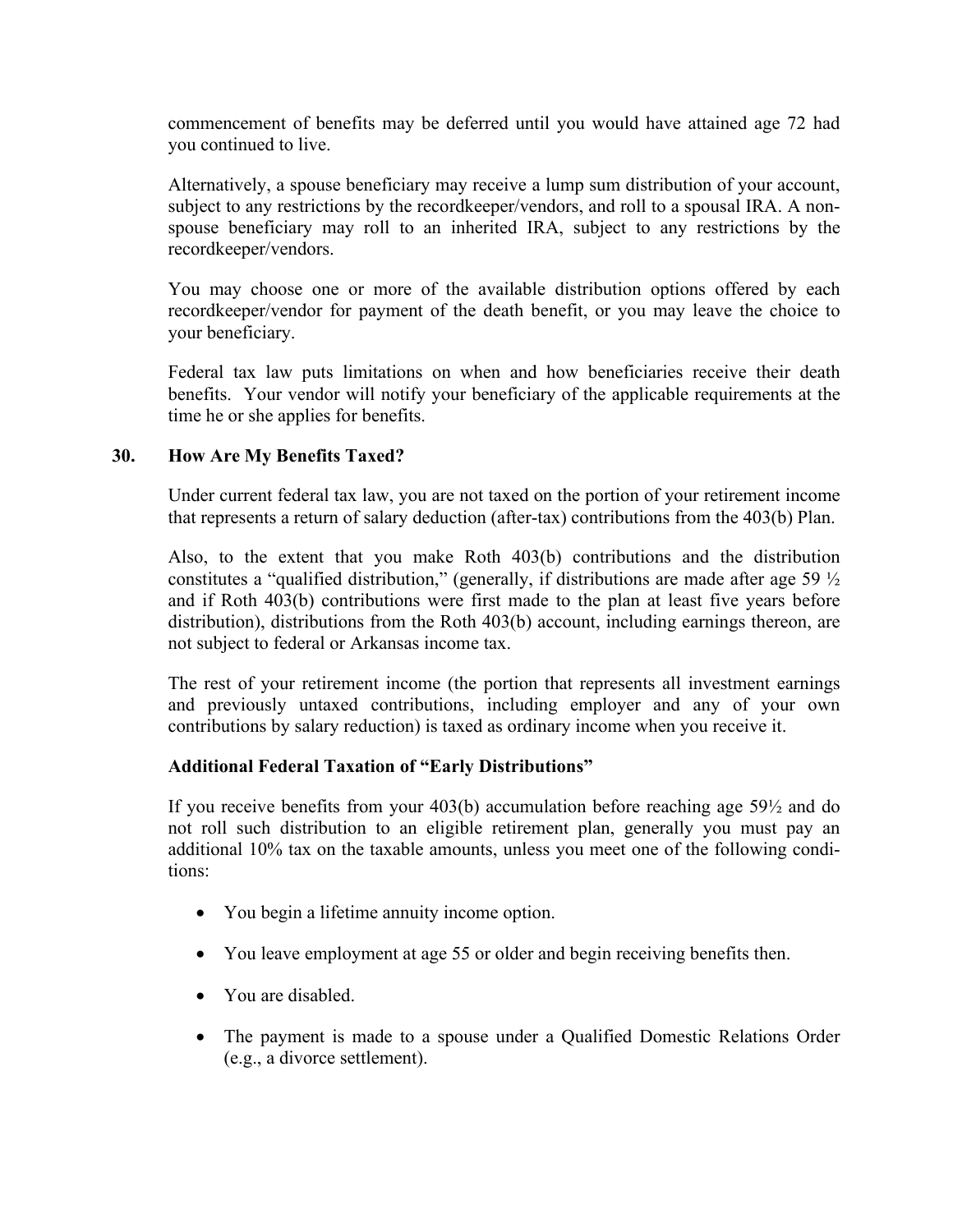Note: The early distribution penalty (additional 10% tax) does not apply to distributions from your 457(b) accumulation.

Depending on your personal situation (for example, your age, work status, your spouse's work) taxation could seriously diminish the value of your benefits.

More information about taxes and federal withholdings is in the retirement benefits package you receive before your scheduled retirement date.

### **PART 4: GENERAL INFORMATION**

### **31. How Is The Plan Administered?**

The Retirement Plan is available through the University of Arkansas System. The benefits are provided by retirement annuity contracts and custodial accounts issued by the recordkeeper/vendors. The Human Resources Department of each campus is responsible for enrolling Participants, forwarding Plan Contributions for each Participant to the recordkeeper/vendors selected, and performing other duties required for operating the Plan. The President of the University or the President's delegate is given authority to issue additional rules and regulations concerning plan administration. Pursuant to Board policy, the Retirement Committee appointed by the President advises the President regarding the selection of recordkeeper/vendors and investment options within such recordkeeper vendors, and makes recommendations with respect to plan design.

### **32. May The Terms Of The Retirement Plan Be Changed?**

While it is expected that the Plan will continue indefinitely, the Board of Trustees of the University or the President reserves the right to modify or discontinue the Plan at any time.

### **33. How May I Get More Information About My Accumulations in The Plan?**

Requests for information concerning the Plan should be directed to the recordkeeper/vendors.

### **34. Assignment/Divorce.**

No Participant in the Plan may assign, pledge or encumber his or her interest other than as collateral for a loan from the Plan. The Participant's benefits are not subject to legal process, levy or garnishment for the payment of any claim. However, payment can be made to a former spouse or other "alternate payee" under a qualified domestic relations order, subject to certain rules.

If you divorce from your spouse and if you want your account balance to go to anyone else upon your death, you must change your beneficiary designation. The plan will pay your vested account based only upon your beneficiary designation.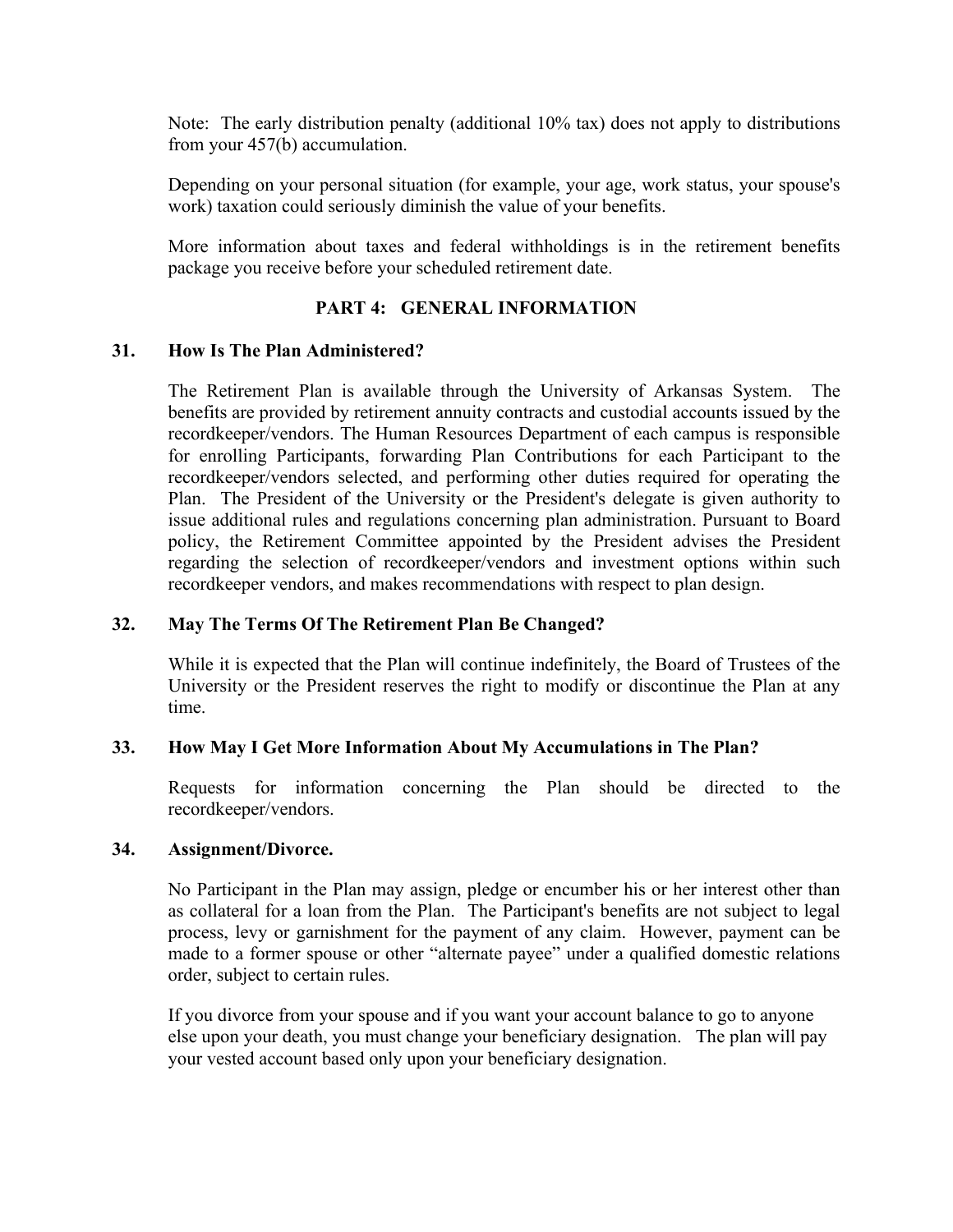### **35. What Information Do I Regularly Receive About My Accumulations?**

You will receive quarterly statements of your account from the recordkeeper/vendor, and confirmation of investment option changes, in the format as you have elected with such recordkeeper/vendor. You will also receive an annual report from the recordkeeper/vendor regarding the fees charged by the various investment options and fees applicable to the plan. A recordkeeper/vendor may periodically provide additional information.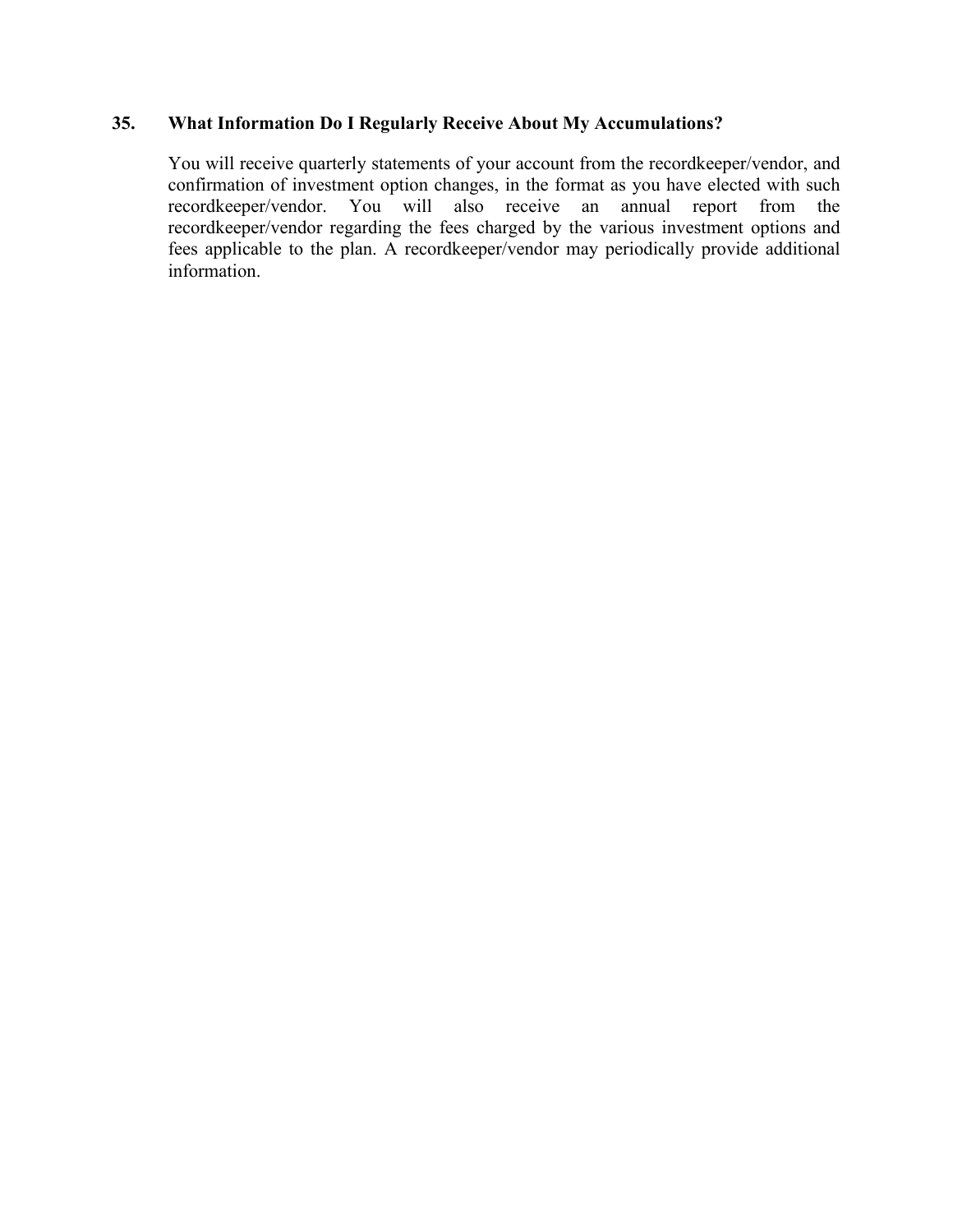#### EXHIBIT A REQUIRED CONTRIBUTIONS AND EMPLOYER CONTRIBUTIONS (as of January 1, 2022)

| <b>Campus</b>                                                                                                                                                                                                                                                                                                                                                                                                                                                                                                                            | <b>Required Employee Contribution as</b>                                                                                  | <b>Employer Contribution as % of Plan Compensation</b>                                                                                                                                                                                                                                                                                                                                                                                                                                                                                                                                                                         |
|------------------------------------------------------------------------------------------------------------------------------------------------------------------------------------------------------------------------------------------------------------------------------------------------------------------------------------------------------------------------------------------------------------------------------------------------------------------------------------------------------------------------------------------|---------------------------------------------------------------------------------------------------------------------------|--------------------------------------------------------------------------------------------------------------------------------------------------------------------------------------------------------------------------------------------------------------------------------------------------------------------------------------------------------------------------------------------------------------------------------------------------------------------------------------------------------------------------------------------------------------------------------------------------------------------------------|
| University of Arkansas-Fayetteville (including System<br>Administration, Division of Agricultural, Criminal Justice<br>Institute, Arkansas Archaeological Survey and Clinton<br>School of Public Service)<br>University of Arkansas at Pine Bluff<br>University of Arkansas for Medical Sciences<br>University of Arkansas at Little Rock<br>University of Arkansas at Monticello<br>Arkansas School for Math, Sciences and the Arts<br>Phillips Community College of the University of Arkansas<br>University of Arkansas at Fort Smith | <b>%of Plan Compensation</b><br>$5\%$                                                                                     | For those employees who pursuant to Board policy have elected<br>for Employer contributions to be made to this Plan, the Employer<br>will make a basic Plan Contribution of five percent of Plan<br>Compensation for all such eligible Employees. Employees who<br>make Employee contributions in excess of five percent of Plan<br>Compensation will be eligible for a matching Employer<br>contribution equal to the amount of Employee contributions in<br>excess of five percent up to a total Employer contribution, both<br>basic and matching, of ten percent of Plan Compensation<br>(The University Standard Formula) |
| University of Arkansas Community College at Batesville                                                                                                                                                                                                                                                                                                                                                                                                                                                                                   | For existing participants as of June 30,<br>$2020 - 6\%$<br>For new participants on or after July 1,<br>$2020$ )-5%*      | 11% for existing participants as of June 30, 2020<br>For new participants on and after July 1, 2020, The University<br>Standard Formula shall apply.*                                                                                                                                                                                                                                                                                                                                                                                                                                                                          |
| University of Arkansas Community College at Morrilton                                                                                                                                                                                                                                                                                                                                                                                                                                                                                    | For existing participants as of June 30,<br>$2020 - 6\%$<br>For new participants on or after July 1,<br>$2020$ )-5%*      | 14% for existing participants as of June 30, 2020<br>For new participants on and after July 1, 2020, The University<br>Standard Formula shall apply.*                                                                                                                                                                                                                                                                                                                                                                                                                                                                          |
| University of Arkansas Community College at Hope                                                                                                                                                                                                                                                                                                                                                                                                                                                                                         | For existing participants as of June 30,<br>$2020 - 6\%$<br>For new participants on or after July 1,<br>$2020$ )-5%*      | Employees hired before 7-1-92=12%<br>Employees hired after 6-30-92 and before July 1, 2020=10%<br>For new participants on and after July 1, 2020, The University<br>Standard Formula shall apply.*                                                                                                                                                                                                                                                                                                                                                                                                                             |
| Cossatot Community College of the University of<br>Arkansas                                                                                                                                                                                                                                                                                                                                                                                                                                                                              | For existing participants as of June 30,<br>$2020 - 6\%$<br>For new participants on or after July 1,<br>$2020$ ) $-5\%$ * | 13% for existing participants as of June 30, 2020<br>For new participants on and after July 1, 2020, The University<br>Standard Formula shall apply.*                                                                                                                                                                                                                                                                                                                                                                                                                                                                          |
| University of Arkansas-Pulaski Technical College                                                                                                                                                                                                                                                                                                                                                                                                                                                                                         | For existing participants as of June 30,<br>$2020 - 6\%$<br>For new participants on or after July 1,<br>$2020$ ) $-5\%$ * | Employee hired before 7-1-91=12%<br>Employee hired after 6-30-91 and before July 1, 2020+10%<br>For new participants on and after July 1, 2020, The University<br>Standard Formula shall apply.*                                                                                                                                                                                                                                                                                                                                                                                                                               |
| University of Arkansas Community College at Rich<br>Mountain                                                                                                                                                                                                                                                                                                                                                                                                                                                                             | For existing participants as of June 30,<br>$2020 - 6\%$<br>For new participants on or after July 1,<br>$2020$ )-5%*      | 14% for existing participants as of June 30, 2020<br>For new participants on and after July 1, 2020, The University<br>Standard Formula shall apply.*                                                                                                                                                                                                                                                                                                                                                                                                                                                                          |
| Grandfathered Great Rivers Vocational and Technical and<br>Forest Echoes Tech. Employees as of 6-30-2013 at UAM*                                                                                                                                                                                                                                                                                                                                                                                                                         | 6%                                                                                                                        | 14%                                                                                                                                                                                                                                                                                                                                                                                                                                                                                                                                                                                                                            |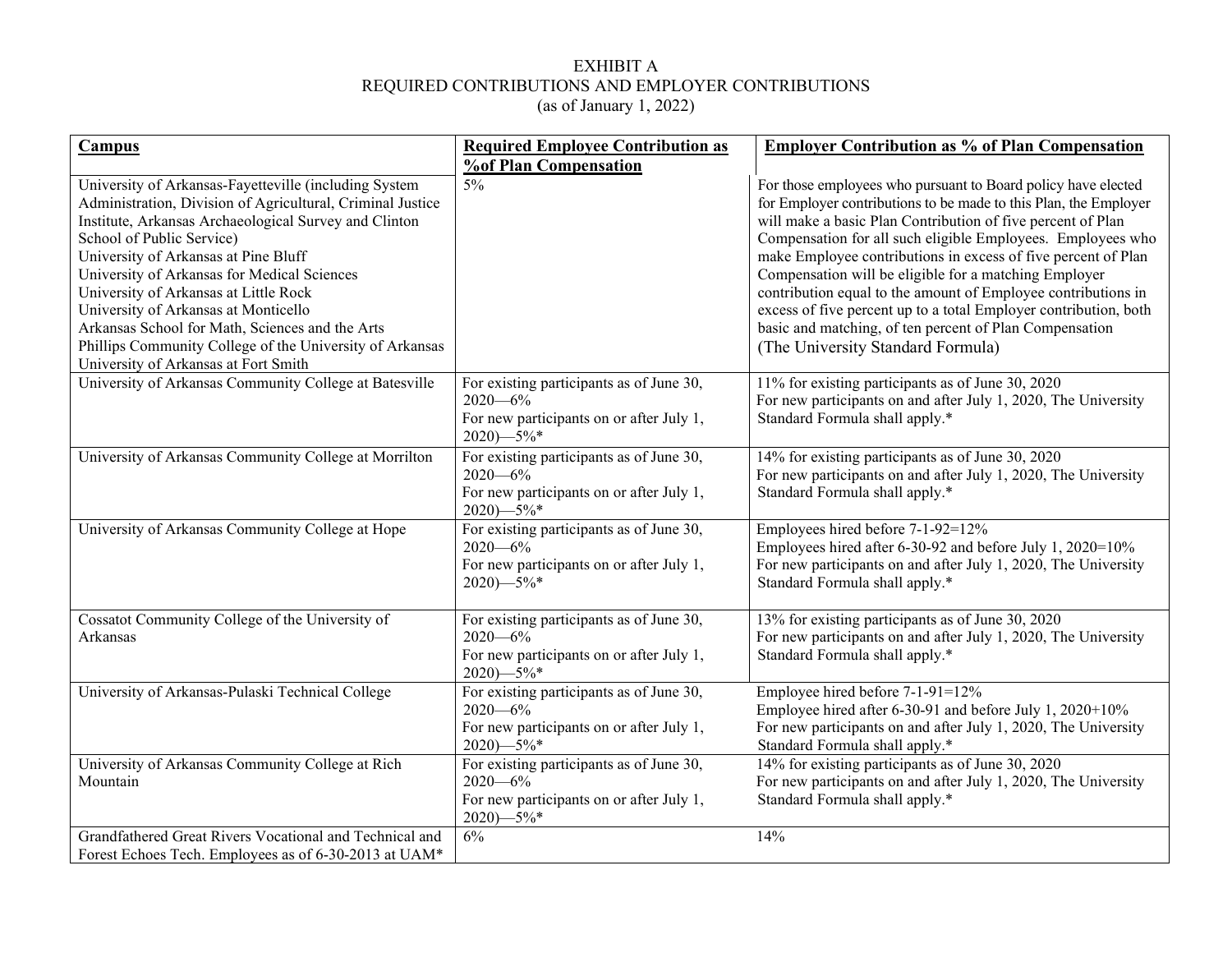| *Employees who are participants prior to July 1,       |  |
|--------------------------------------------------------|--|
| 2020 who terminate employment and have a break in      |  |
| service of more than 30 days and who are rehired on    |  |
| or after July 1, 2020 will be considered new           |  |
| participants for this purpose. Employees who           |  |
| previously were not benefits-eligible, and who         |  |
| become benefits-eligible on or after July 1, 2020, and |  |
| employees who retire with APERS or ATRS and            |  |
| who become participants in this plan on or after July  |  |
| 1, 2020, shall be considered new participants for this |  |
| purpose.                                               |  |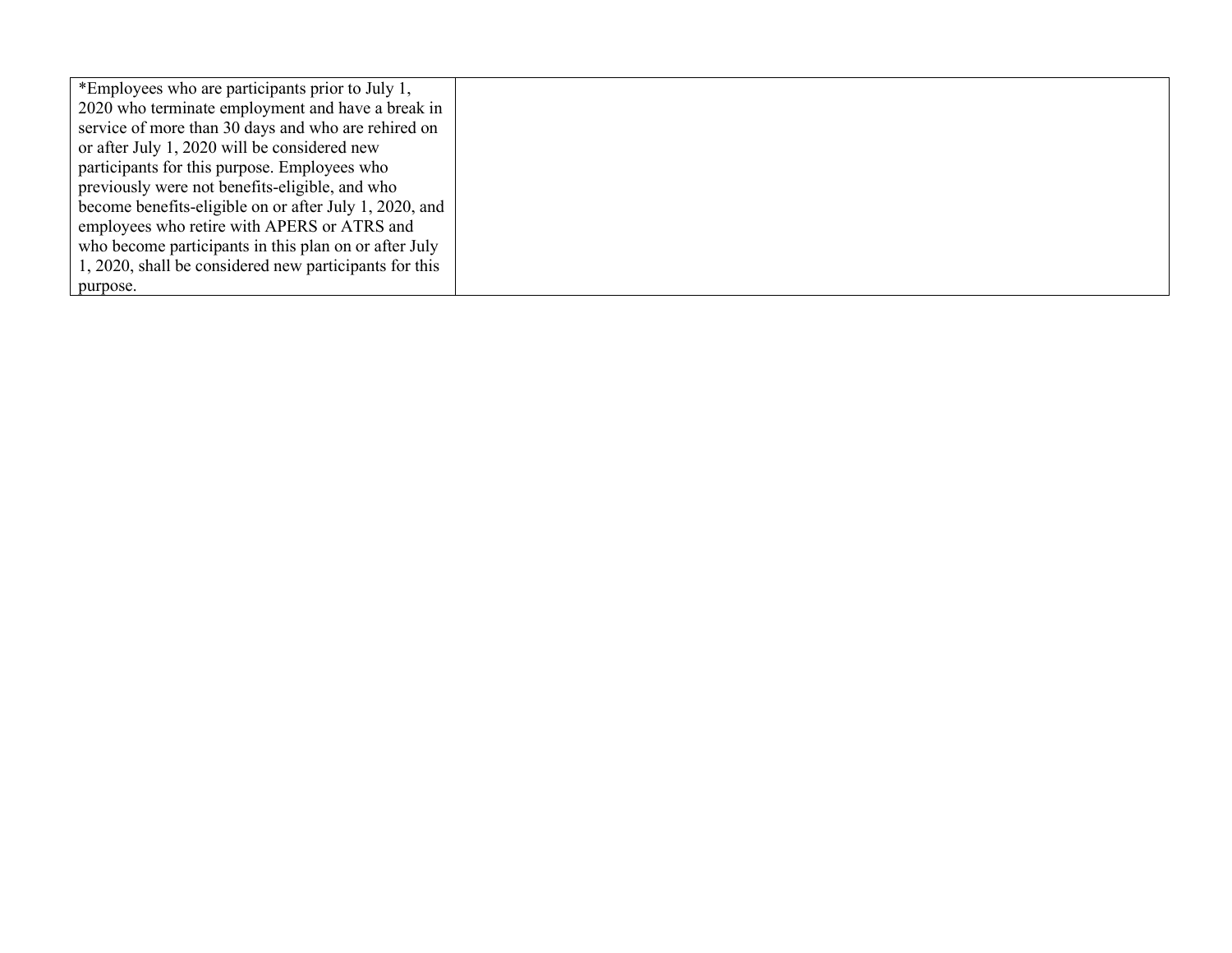## UNIVERSITY OF ARKANSAS RETIREMENT PLAN PARTICIPANT LOAN POLICIES

The following outline the policies of the University of Arkansas Retirement Plan regarding Participant loans. It is the intent of these loan policies to include certain restrictions imposed by the Recordkeeper/Vendors for the Plan; however, in the event that a restriction imposed by a Recordkeeper/Vendor is not consistent with the provisions below, to the extent such provision is a contractual or systemic restriction, the restriction of the Recordkeeper/Vendor shall control. The procedures for applying for a loan from each Recordkeeper/Vendor may be obtained by contacting such Recordkeeper/Vendor. By submitting a request for a Plan loan, the Participant is agreeing to the terms and conditions as set forth in these policies and the Recordkeeper/Vendor's restrictions.

- 1. Availability/Maximum Loan. Loans are available only from the participant's employee 403(b) account (including the required employee contribution account and Roth 403(b) account). Loans are not available from the participant's employer account or from the 457(b) account. Loans are not available from (TIAA) contracts received due to a Qualified Domestic Relations Order (QDRO). The maximum of all aggregated loans under the Plan is the least of:
- (a) \$50,000, reduced by the greater of (i) the outstanding balance on any loan from the Plan to the Participant on the date the loan is made or (ii) the highest outstanding balance on loans from the Plan to the Participant during the one-year period ending on the day before the date the loan is approved by the Plan Administrator (not taking into account any payments made during such one-year period); or
- (b) one half of the value of the Participant's vested Account Balance (as of the valuation date immediately preceding the date on which such loan is approved by the Administrator); or
- (c) the Participant's Employee contribution accounts (Required Employee Contributions, Before-tax Elective Contributions, Roth 403(b) Contributions, After-tax (non-Roth) Contributions and Rollover Contributions) and earnings thereon.

A Recordkeeper/Vendor might not permit loans from the Participant's Roth 403(b) account. Contact your Recordkeeper/Vendor to see if you can borrow from your Roth 403(b) Account.

- 2. Aggregation of Recordkeeper/Vendors. For purposes of the above limitation, and for all purposes of these loan policies, (number of loans, loans after a default, etc.) all loans from all Recordkeeper/Vendors under the Plan are aggregated.
- 3. Spousal Consent. Spousal consent is not required for participant loans.
- 4. Active participants. At this time, loans are not limited to active participants only. Therefore a terminated participant or a beneficiary may obtain a participant loan, subject to the policies for the plan.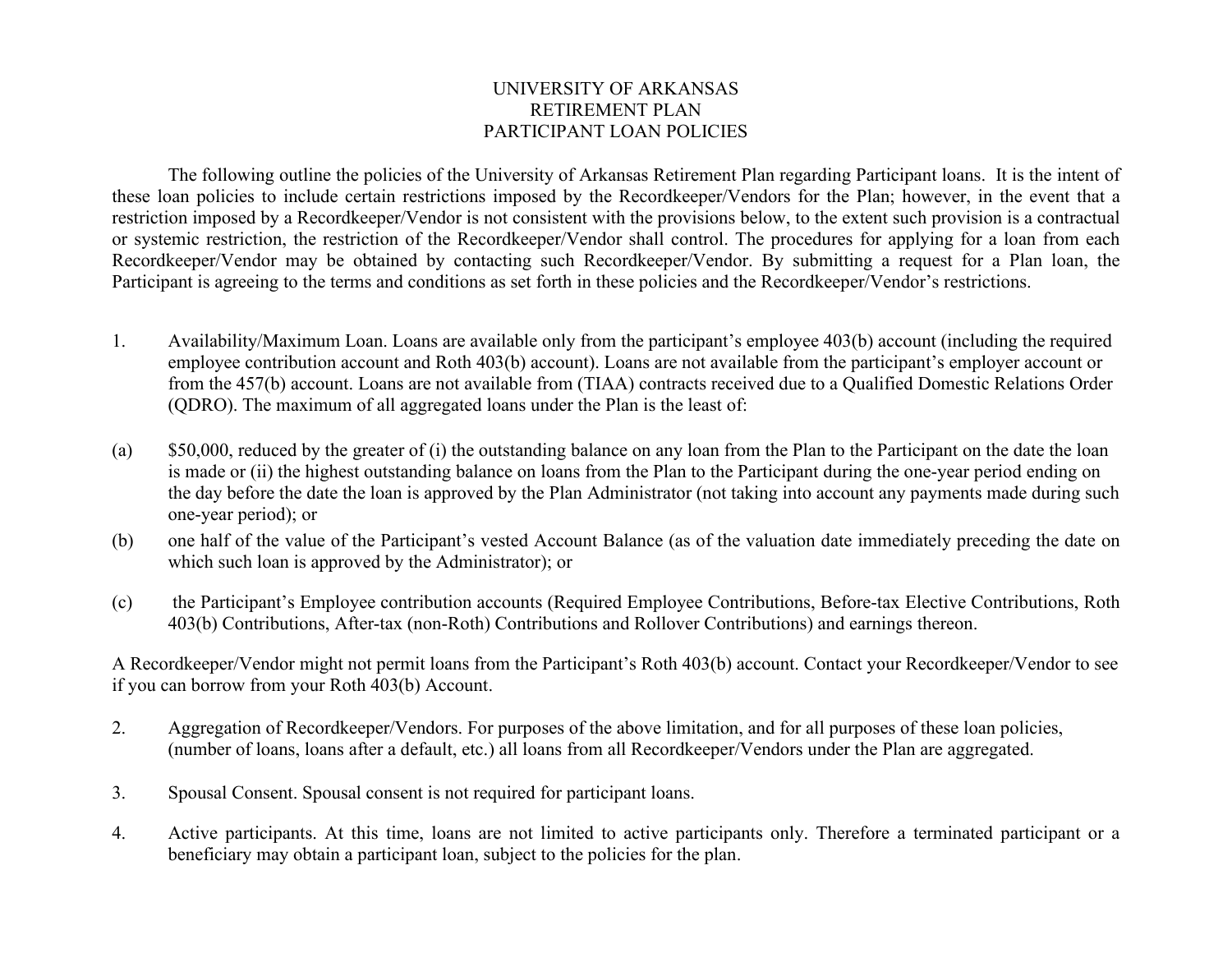- 5. Reason for loans. There is no limitation on the purpose for obtaining a participant loan.
- 6. Number of loans. Effective July 1, 2016, a participant may have only two (2) outstanding loans from the Plan. This includes all loans from all Recordkeeper/Vendors. A Participant with more than 2 outstanding loans at July 1, 2016 may not obtain another loan until the number of outstanding loans drops below 2.
- 7. New loans while there is a loan in default. A participant may not obtain a new loan from any Recordkeeper/Vendor under the Plan if the Participant has a previous loan which is in default from any Recordkeeper/Vendor under the Plan. If a Participant had defaulted on a previous loan from any Recordkeeper/Vendor, this would prevent the Participant from obtaining another loan from any Recordkeeper/Vendor. The Recordkeeper/Vendors will coordinate with each other to insure compliance with respect to this provision.
- 8. Minimum Loan. There is a minimum loan of \$1,000.
- 9. Term of loans. The minimum term is one year. The maximum term is 5 years, except that a loan which is used, based on documentation provided to the Recordkeeper/Vendor, for the downpayment on the Participant's primary residence may be for a longer period (10 years maximum at TIAA, 15 years at Fidelity).
- 10. Repayment of Loans. Loans are not paid by payroll deduction. Loans are repaid from the participant directly to the applicable Recordkeeper/Vendor in such manner as proscribed by such Recordkeeper/Vendor. Loans must provide for equal periodic payments over the life of the loan, payable at least quarterly. A Participant may repay the balance of the loan at any time. Partial prepayments are accepted.
- 11. Interest Rate. The interest rate on non-collateralized loans is the Wall Street Journal prime rate plus one (1) percentage point. This includes loans at Fidelity and loans at TIAA after November 18, 2019. The interest rate will not change for the life of the loan. The interest rate will be set at the time of the loan, so it is possible that it may be different than the one used for modeling of the loan.
- 12. Leaves of absence. If a Participant with an outstanding loan has an unpaid military leave of absence, payments will not be required during the military leave of absence. Participants are required to advise the Recordkeeper/Vendor whether they are on leave for active military duty. Upon returning from the military leave of absence, payments will recommence. The unpaid principal and accrued interest will be reamortized and payments will recommence; in no event may the payments be less than the original note payments, and in no event may the last payment be extended beyond five years from the date of the original loan, plus the period of military leave.

Example: On July 1, 2020, a participant \$25,000 to be repaid in level monthly installments of \$466.08 over five years. On July 1, 2022, the participant commences a military leave of absence which lasts for 12 months. The participant then resumes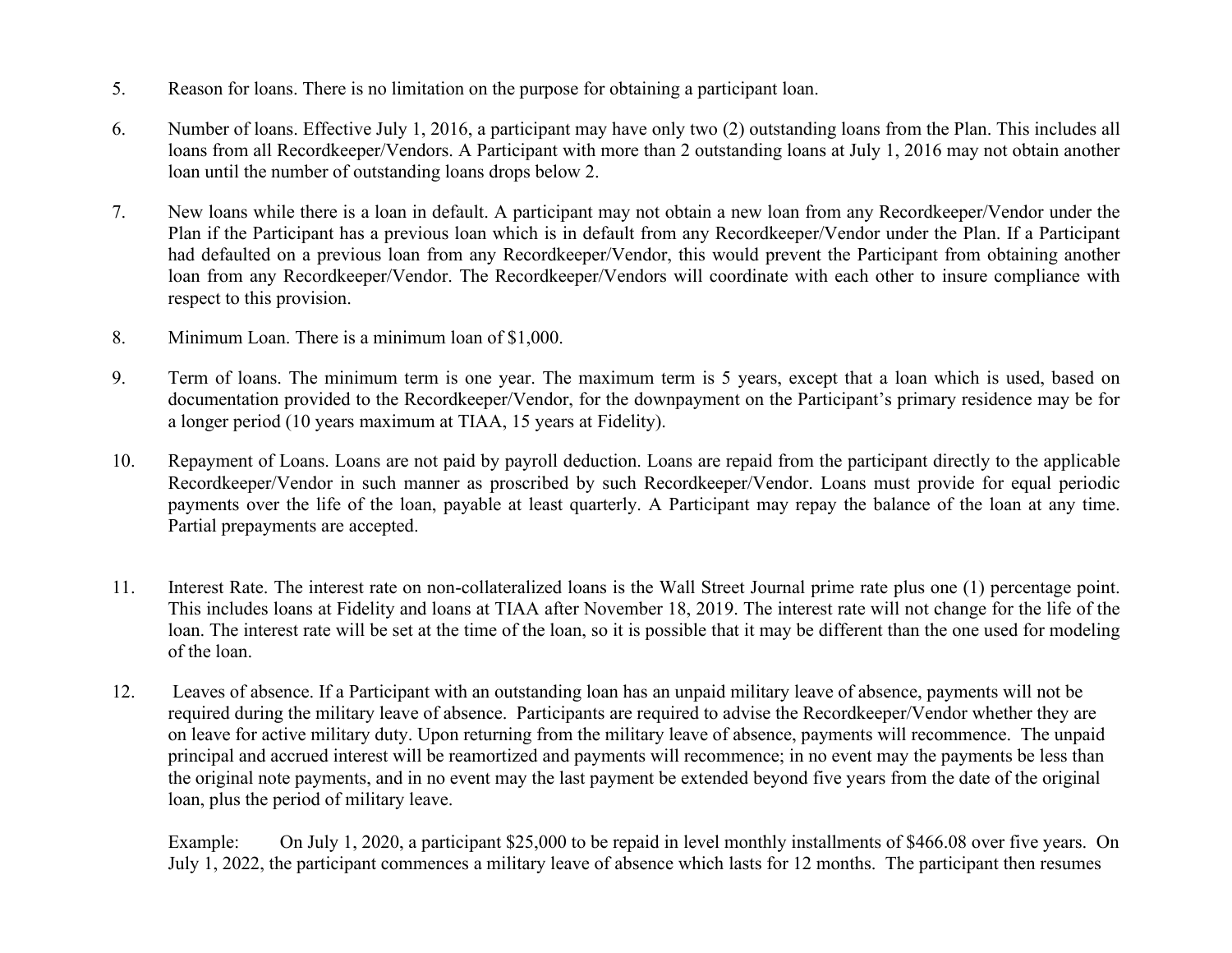active employment and resumes making repayments on the loan of \$487.48 per month for the duration of the loan; which may now extend to July 1, 2026.

For non-military leaves of absence, there is no extension of the time for making loan payments. The reason for this is that campuses do not advise the Recordkeeper/Vendors concerning leaves of absence, and therefore the Recordkeeper/Vendor does not know when a participant goes on non-military leave of absence.

- 13. Repayment upon Termination of Employment. Loans are not due upon termination of employment. A participant may continue to make payments on the loan. If payments are not made, of course, the outstanding balance will be taxable to the participant
- 14. Default. A loan will be in default if any scheduled repayment remains unpaid at the end of the calendar quarter following the calendar quarter in which the scheduled repayment was due (unless payment is not made due to a waiver of the amortization schedule for an Employee who is on a leave of absence). Upon default, a deemed distribution will occur, and a Form 1099-R will report the entire outstanding balance, including accrued interest to the date of default, as taxable. If the participant has had a distributable event under the Plan (attained age 59½, terminated, or hardship), such amount will reduce the participant's account. If no distributable event has occurred, no offset will occur until a distributable event occurs under the Plan. Even if no offset occurs, the unpaid balance must be reported as taxable. If a distributable event occurs, interest ceases to accrue. If no distributable event occurs, interest continues to accrue until a distributable event does occur. With a Fidelity loan or a noncollateralized TIAA loan, since all loan payments are credited to the participant's account, this has no effect on the participant.. A participant may repay a defaulted loan, even after a deemed distribution has occurred, in which case the participant will receive basis for the amount paid.
- 15. Loan fees. The Recordkeeper/Vendors may charge loan fees for loans, which will be charged to the Participant. These fees will be disclosed to participants prior to taking a loan.
- 16. Funds from which loan is taken. Loans from Fidelity will be deducted prorata from each of the participant's investment accounts. Loans from TIAA issued from the Retirement Choice (RC) contract on or after 11/18/2019 will be deducted prorata from all Retirement Choice investment balances except TIAA Traditional. RC TIAA Traditional balances are included in the calculation of maximum loan available, but cannot be borrowed. Loans from TIAA issued from the Retirement Choice Plus (RCP) contract on or after 11/18/2019 will be deducted pro rata from all RCP investments including TIAA Traditional. Loans from TIAA RA or SRA contracts are no longer available after 11/18/19. Transferrable TIAA RA/SRA holdings may be transferred to RC/RCP funds prior to loan issuance to increase the amount available for loan.
- 17. Funds into which Payments deposited. Repayments on Fidelity loans and non-collateralized TIAA loans will be credited to the Participant's account, and will be reinvested according to the investment options for new contributions in effect at the time the loan payment is received. Interest payments on collateralized TIAA loans do not go to the Participant's account; instead, such interest inures to TIAA; however, the Participant will continue to receive the credited interest rate on loan collateral invested in